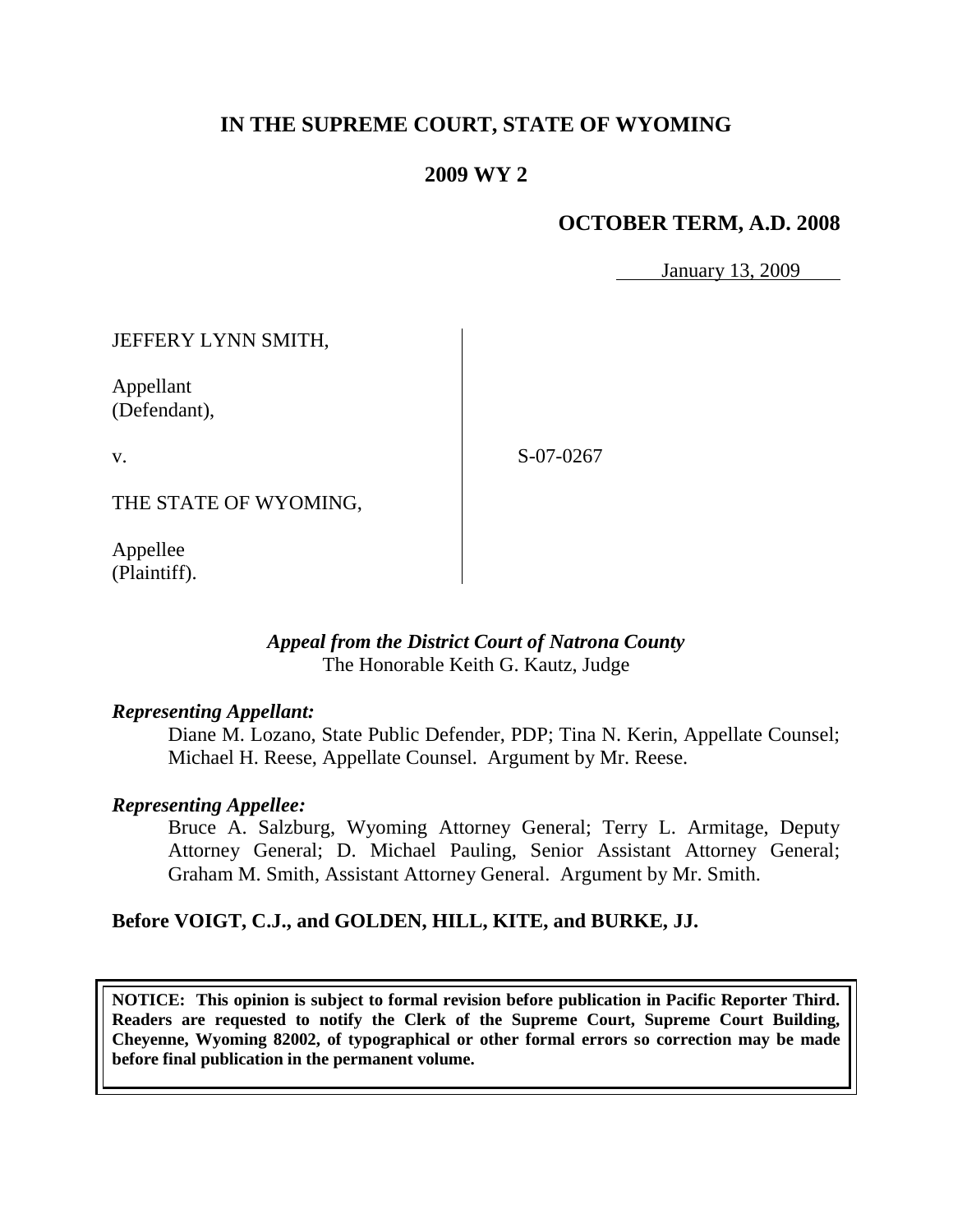## **KITE, Justice.**

[¶1] A jury found Jeffery Lynn Smith guilty of second degree murder and concluded he was a habitual criminal. The district court sentenced him to life in prison. On appeal, Mr. Smith claims there was insufficient evidence to convict him; the State violated his Fifth Amendment rights and engaged in prosecutorial misconduct by referring to his refusal to voluntarily submit a sample for DNA testing; the district court erred by excluding evidence of alternative suspects; the habitual criminal statute, as applied to him, violated the constitutional prohibition against *ex post facto* laws; and he should have been granted a change of venue.

[¶2] We conclude the evidence was sufficient to support the jury's verdict and the district court did not commit any reversible errors. Consequently, we affirm.

#### **ISSUES**

[¶3] The issues for our consideration are:

1. Whether there was sufficient evidence to support the jury's verdict.

2. Whether the prosecutor violated Mr. Smith's constitutional right to remain silent when he elicited testimony about, and commented upon, Mr. Smith's refusal to voluntarily submit a sample for DNA testing.

3. Whether the trial court erred when it excluded evidence of alternative suspects.

4. Whether the habitual criminal statute, as applied in this case, violated constitutional protections against *ex post facto* laws or was otherwise not applicable.

5. Whether the district court erred by denying Mr. Smith's motion for a change of venue after an article about the case appeared in the Casper Star Tribune on the first day of the trial.

## **FACTS**

[¶4] On April 28, 1986, Tammy Dively's dead body was discovered near Hat Six Road off Interstate 25 in Natrona County. An autopsy revealed that she had suffered multiple injuries, including blunt force trauma to her skull and injuries suffered from being run over by a vehicle. The coroner ruled the death a homicide. The coroner took biological samples from the victim's vaginal pool, which tested positive for seminal fluid.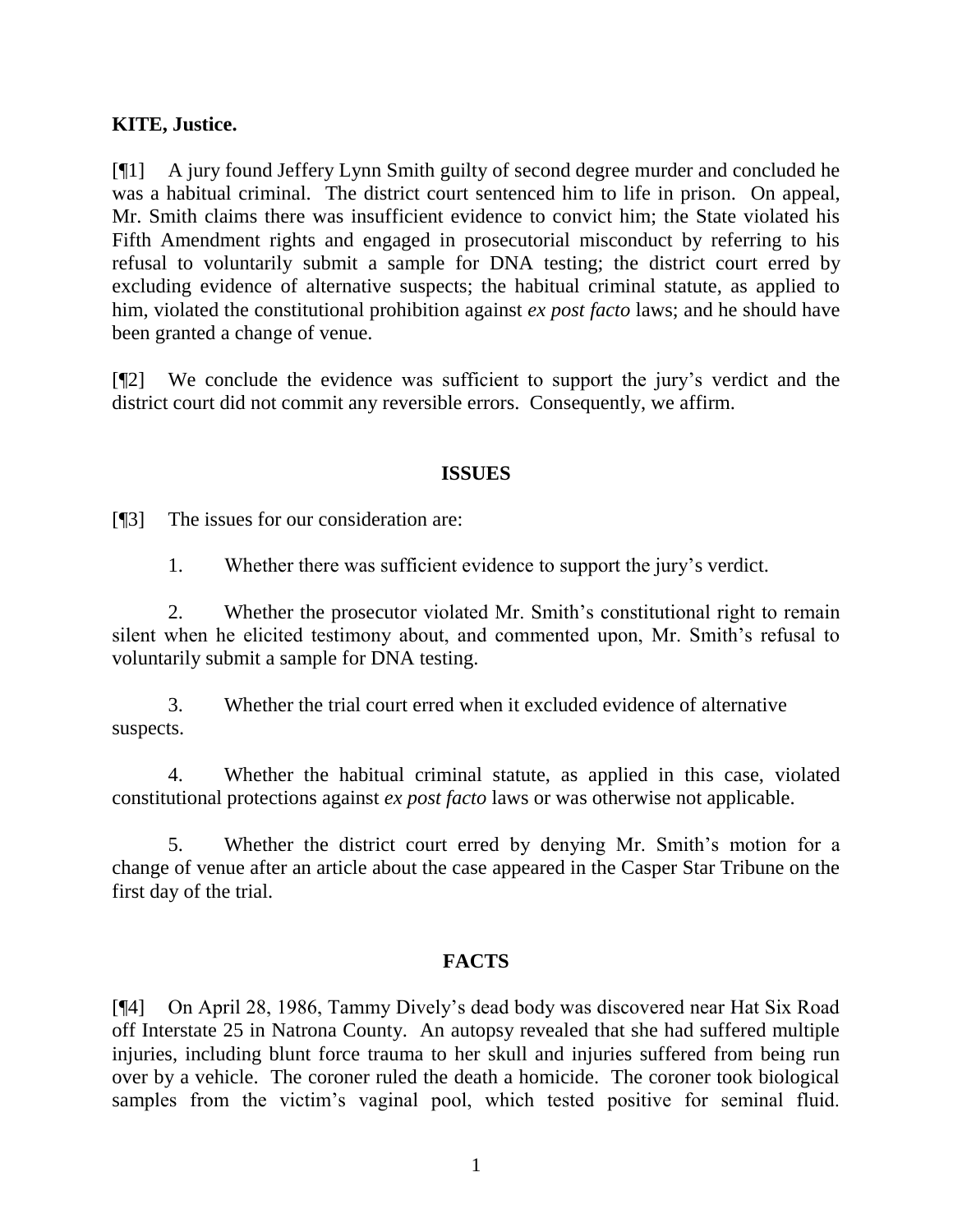Although several persons of interest, including Mr. Smith, were interviewed, no arrests were made at that time.

[¶5] In 2006, investigators located Mr. Smith, who was in jail in Nebraska, and again interviewed him. The investigators asked him to submit a sample for DNA testing. He refused, but the officers obtained a search warrant and took a DNA sample anyway. Tests revealed the seminal fluid retrieved from Ms. Dively's body was Mr. Smith's.

[¶6] Mr. Smith was charged with second degree murder and being a habitual criminal. The district court convened a jury trial on May 7, 2007. At the conclusion of the trial, the jury returned a guilty verdict on the second degree murder charge. The jury also determined Mr. Smith was a habitual criminal. The district court sentenced him to serve life in prison, and he appealed.

# **DISCUSSION**

## *1. Sufficiency of the Evidence*

[¶7] Mr. Smith was convicted of second degree murder. Second degree murder is statutorily defined as: "Whoever purposely and maliciously, but without premeditation, kills any human being is guilty of murder in the second degree.<sup>[1]</sup> Wyo. Stat. Ann.  $\S$  6-2-104 (LexisNexis 2007). The jury in this case was instructed:

The elements of the crime of Second Degree Murder are:

- 1. On or about April 28, 1986;
- 2. In Natrona County, Wyoming;
- 3. The Defendant, Jeffery Lynn Smith;
- 4. Purposely and;
- 5. Maliciously;
- 6. Killed Tammy Dively.

If you find from your consideration of all the evidence that each of these elements has been proved beyond a reasonable doubt, you should find the Defendant "guilty" of Second Degree Murder.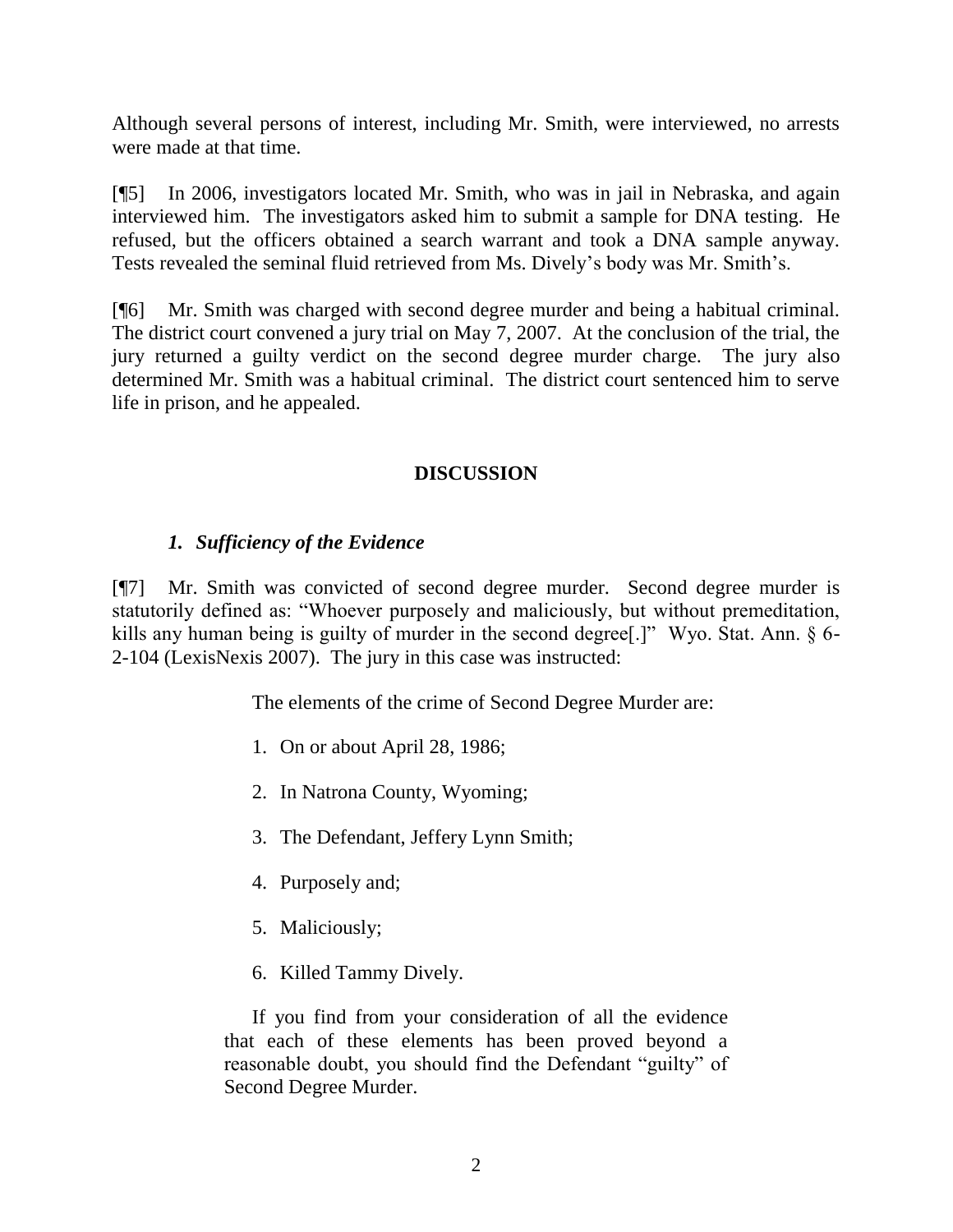If, on the other hand, you find from your consideration of all the evidence that any of these elements has not been proved beyond a reasonable doubt, then you should find the Defendant "not guilty" of Second Degree Murder.

[¶8] In determining whether there was sufficient trial evidence to sustain a conviction, we apply the following standard of review:

> In reviewing the sufficiency of the evidence . . . , we examine and accept as true the State's evidence and all reasonable inferences which can be drawn from it. We do not consider conflicting evidence presented by the defendant. We do not substitute our judgment for that of the jury; rather, we determine whether a jury could have reasonably concluded each of the elements of the crime was proven beyond a reasonable doubt. This standard applies whether the supporting evidence is direct or circumstantial.

*Martin v. State,* 2007 WY 2, ¶ 32, 149 P.3d 707, 715 (Wyo. 2007), citing *Butcher v. State*, 2005 WY 146, ¶ 16, 123 P.3d 543, 549 (Wyo. 2005).

[¶9] Mr. Smith maintains that there was insufficient evidence that he committed the homicide. The day after the murder, April 29, 1986, officers interviewed Ms. Dively's young daughter. She identified a house in the neighborhood where she said one of her mother's friends lived. She told the investigators that she thought her mother had gone to the house the previous evening to purchase marijuana.

[¶10] Mr. Smith was one of the men who lived in the house the daughter identified, and the officers interviewed him shortly after the murder. A transcript of the interview was admitted into evidence at trial. Mr. Smith told officers that Ms. Dively had come to his house the night she died, asking for his roommate. He said she left after he told her his roommate was not home. Mr. Smith stated that he did not know Ms. Dively very well.

[¶11] In 2006, investigators located Mr. Smith, who was in jail in Nebraska, and again interviewed him. During that interview, he contradicted his earlier statements by saying that he did not know Ms. Dively at all. Pursuant to a warrant, the investigators obtained a sample of Mr. Smith's DNA.

[¶12] Contrary to Mr. Smith's statement that he did not know Ms. Dively, DNA testing established that they had engaged in sexual contact prior to her death. The Natrona County Coroner, James Thorpen, M.D., testified that spermatozoa and prostatic acid phospatase, which are components of seminal fluid, were found on the vaginal swab taken during the autopsy. Kevin Noppinger, the State's DNA expert, testified that the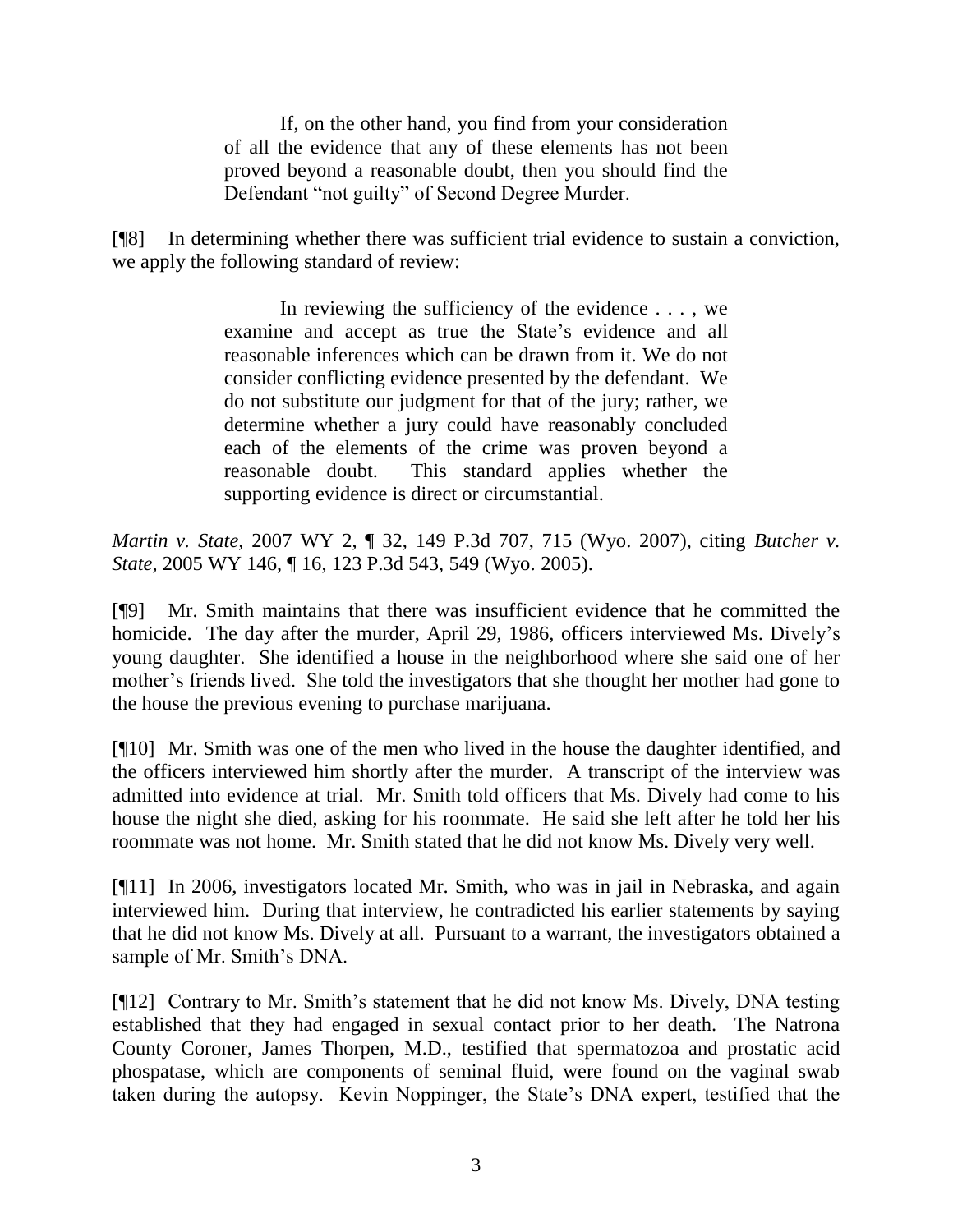DNA test results excluded everyone on earth except Mr. Smith as the donor of the semen discovered in Ms. Dively's body. The medical experts also testified that, while spermatozoa may be discovered in the vaginal pool for several days after sexual activity, prostatic acid phospatase will generally dissipate within 24 to 30 hours after sexual contact. The vaginal swabs were taken  $19\frac{1}{2}$  hours after Ms. Dively's death was reported. Dr. Thorpen testified that the fact that prostatic acid phospatase was found in Ms. Dively's vaginal pool was consistent with sexual activity between the victim and Mr. Smith shortly before her death.

[¶13] Lawrence "Larry" Malone, a friend of Ms. Dively's, testified that between 6:15 and 6:30 p.m. on the evening of her death, he witnessed her get into a blue truck with a white cab. He believed the truck was a GMC or Chevrolet, model year somewhere between 1967 and 1972. Consistent with Mr. Malone's testimony, Ms. Dively's daughter testified that she had looked out the window and saw her mother walking toward a blue pickup. She stated that was the last time she saw her mother alive. Ms. Dively's lifeless body was discovered by a passerby around 7:45 p.m. that same night.

[¶14] In 1986, Mr. Smith owned a truck consistent with Mr. Malone's description. Mr. Malone testified that a photograph of Mr. Smith's truck looked like the truck he saw the victim getting into. He also stated that the man driving the truck had brown hair and part of it flipped over one eye. A photograph of Mr. Smith from 1989 introduced into evidence at trial resembled the man Mr. Malone described as the driver of the truck.

[¶15] Mr. Smith argues that the evidence that he committed the murder was circumstantial and, in order to conclude he murdered Ms. Dively, the jury had to improperly add inference to inference. Our law is clear that, in reviewing the sufficiency of the evidence, we do not distinguish between direct and circumstantial evidence. *Rawle v. State,* 2007 WY 59 ¶ 28, 155 P.3d 1024, 1031 (Wyo. 2007). Furthermore, as our standard of review states, reasonable inferences are allowed.

A permissible inference has been described as follows:

An inference is a process of reasoning by which a fact or proposition is deduced fairly and logically from other facts proven or admitted. An inference is truly evidence. The weight to which it is entitled depends upon the facts and circumstances of each case \* \* \*.

*Story v. State*, 721 P.2d 1020, 1025 (Wyo.), *cert. denied*, 479 U.S. 962, 107 S.Ct. 459, 93 L.Ed.2d 405 (1986).

*Seeley v. State,* 959 P.2d 170, 176 (Wyo. 1998).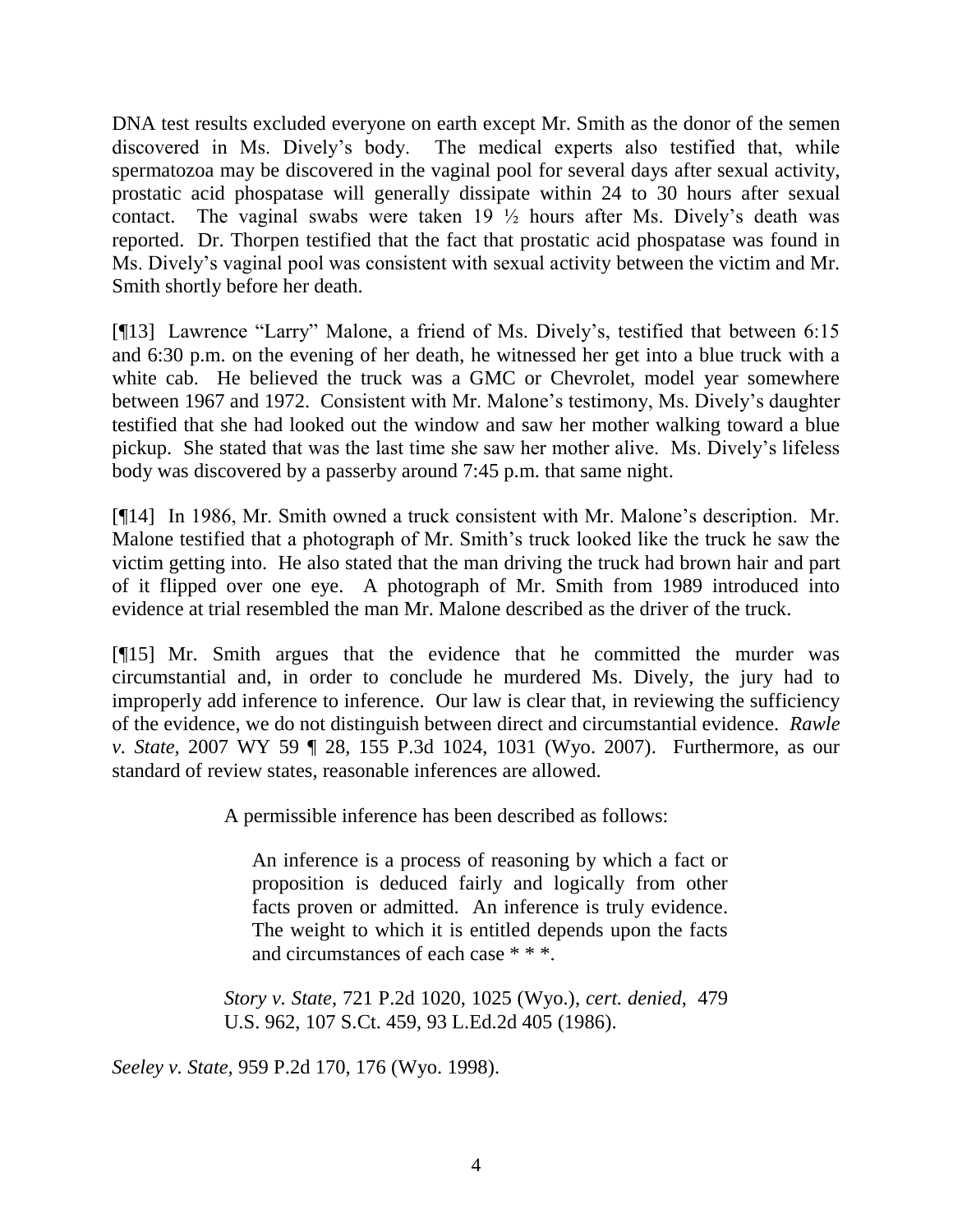[¶16] The trial evidence showed that Mr. Smith was not truthful with officers about his relationship with Ms. Dively. He clearly knew her better than he admitted, as the DNA evidence established he had engaged in sexual contact with her. Mr. Smith argues that the evidence of sexual contact does not prove that he killed Ms. Dively because the medical evidence established that they could have had sex many hours before her death. It is true that one of the inferences which could have been drawn from the medical evidence was that Mr. Smith and the victim engaged in consensual sex several hours before her murder. However, it was also reasonable for the jury to infer from the medical evidence that the time of the sexual activity between Ms. Dively and Mr. Smith was just prior to her death, strongly suggesting that he murdered her. That inference is also supported by the trial evidence that Ms. Dively got into a pickup, like one Mr. Smith owned, with a man that resembled him shortly before her death.

[¶17] When evidence is presented that is capable of producing conflicting inferences, the determination of which inference is proper should be left to the jury. *See, e.g*., *Michaelis v. State,* 2005 WY 80, ¶ 3, 115 P.3d 1098, 1100 (Wyo. 2005). This is not a case where the jury had to engage in speculation or conjecture to conclude that Mr. Smith murdered Ms. Dively. Instead, the evidence, although circumstantial, together with the reasonable inferences emanating from it was sufficient to support the jury's verdict. On this record, the jury could have reasonably concluded that the State proved, beyond a reasonable doubt, Mr. Smith was Ms. Dively's murderer.

[¶18] Cases from other jurisdictions support our decision that there was sufficient evidence for the jury to conclude Mr. Smith murdered Ms. Dively. *Walker v. State,* 651 S.E.2d 12 (Ga. 2007) had facts remarkably similar to those presented here. The victim was killed in 1989 and the medical examiner collected samples of sperm from the victim's vagina during the autopsy. Twelve years later, the swabs were sent for testing. The test revealed that the DNA on the swab matched Mr. Walker's profile, which was already in a DNA database. The trial evidence also revealed that, at the time of the victim's death, Mr. Walker frequently stayed at his grandmother's home, just a block away from the park near where the victim's body was discovered. Mr. Walker had also been observed in the park a few days after the murder. *Id.* at 14.

[¶19] Mr. Walker submitted that the evidence against him was insufficient because it was "completely circumstantial" and did not exclude other reasonable hypotheses which would have supported his innocence. *Id.* Like Mr. Smith, he maintained that the evidence could have supported the inference that he had consensual sex with the victim and then, later, someone else killed her. The court ruled that the role of interpreting the evidence belonged to the jury and the jury's decision would be reversed only if it was unsupportable as a matter of law. The court said that the jury was entitled to "reject as unreasonable the theoretical possibilities that Walker had a consensual encounter" with the victim and find, from the evidence presented, that the defendant murdered the victim. *Id.* at 14-15. *See also*, *People v. Saxon,* 871 N.E.2d 244, 251-52 (Ill. App. Ct. 2007)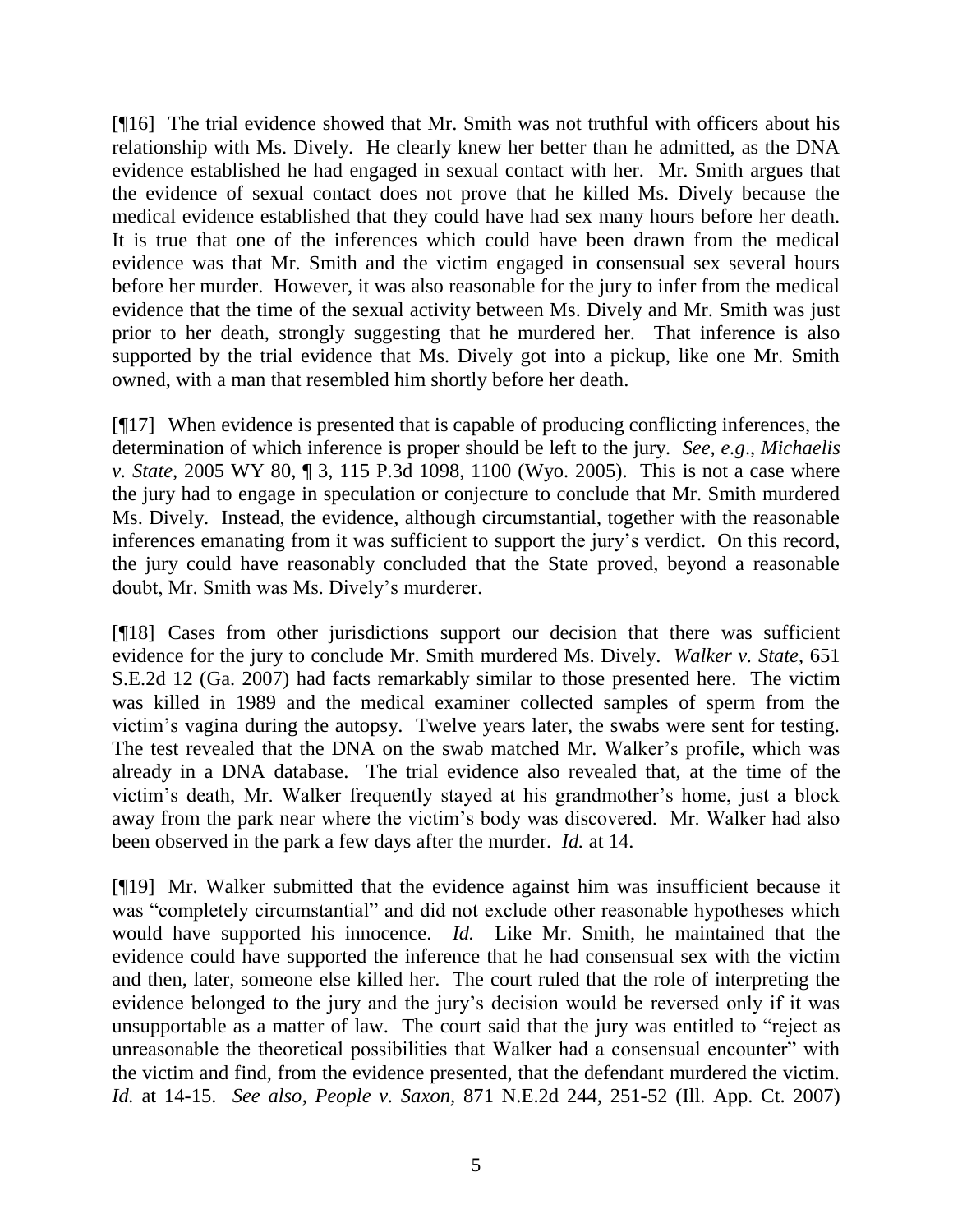(concluding it was appropriate for the fact finder to infer the defendant was the perpetrator from evidence that he had sexual intercourse with the victim and other contradicted circumstantial evidence).

[¶20] Mr. Smith also argues there was insufficient evidence that he acted purposely. The judge instructed the jury:

"Purposely" means intentionally.

"Malice" means that the act constituting the offense charged was done intentionally, without legal justification or excuse or that the act was done in such a manner as to indicate hatred, ill-will, or hostility towards another.

To prove Second Degree Murder the State must prove that the Defendant acted Purposely and Maliciously. However, the State is not required to prove that the Defendant intended to kill.

[¶21] Ms. Dively's body was found approximately 50 feet off the road. Dr. Thorpen testified that Ms. Dively had been hit on the head more than once, resulting in severe head trauma. She was subsequently run over by a vehicle at least twice. Deborah Lougee, a forensic scientist with the Montana Department of Justice, studied the tire track evidence and confirmed that Ms. Dively could have been run over more than once.

 $[922]$  Dr. Thorpen testified the "[m]anner of death was multiple severe traumatic injuries with collapse and herniation of both lungs, ruptured liver with massive abdominal hemorrhage, and blow to the right head with basilar skull fracture." He stated that the head injury could have been lethal, if she did not receive medical treatment, but the compression injuries from being run over were definitely lethal. Dr. Thorpen stated that the medical evidence did not indicate that Ms. Dively's death was accidental.

[¶23] There is no question that this evidence was sufficient to support the jury's conclusion that the homicide was committed purposely and with malice. As the jury was instructed, purposely means that the act was intentional. In the context of second degree murder purposely simply means the act was not committed "carelessly, inadvertently, accidentally, negligently, heedlessly or thoughtlessly." *Butcher*,  $\parallel$  20, 123 P.3d at 550, quoting *Lopez v. State*, 2004 WY 28, ¶ 18, 86 P.3d 851, 857 (Wyo. 2004), which quoted *State v. Keffer*, 860 P.2d 1118, 1138 (Wyo. 1993). Similarly, malice means that the act was done intentionally, without legal justification or excuse or was accomplished in such a manner as to indicate hatred, ill-will or hostility towards another. The jury reasonably could have concluded that when Mr. Smith hit Ms. Dively on the head multiple times, ran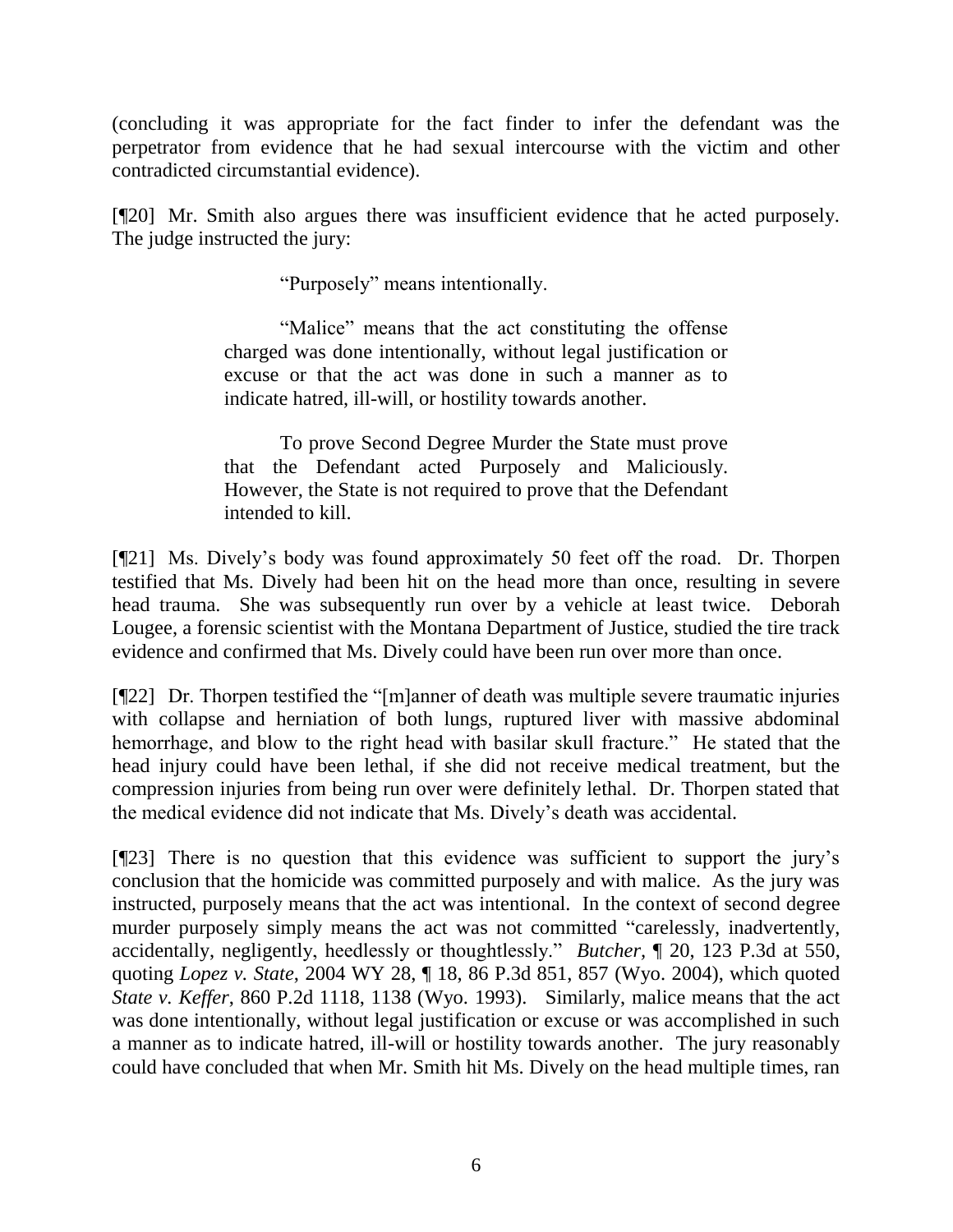over her at least twice and left her on the side of the road to die, he acted purposely and with malice. Mr. Smith's argument to the contrary is not plausible.

# *2. Prosecutorial References to Defendant's Refusal to Submit Sample for DNA Testing*

[¶24] The prosecutor referred to Mr. Smith's refusal to submit a sample for DNA testing in his opening statement and closing argument and also elicited testimony about Mr. Smith's refusal from the lead investigator. Mr. Smith claims the prosecutor's questions and comments violated his constitutional right to remain silent and amounted to prosecutorial misconduct.

[¶25] The Fifth Amendment to the United States Constitution guarantees a criminal defendant the right to remain silent, so as not to incriminate himself. Wyoming Constitution Art. I, § 11 provides similar protection. *See, e.g.*, *Tortolito v. State,* 901 P.2d 387, 389 (Wyo. 1995) (on rehearing). The prosecutor violates a defendant's due process rights if he comments upon the accused's silence in order to infer guilt. *See, e.g.*, *Doyle v. Ohio,* 426 U.S. 610, 618-19, 96 S.Ct. 2240, 49 L.Ed.2d 91 (1976); *Wainwright v. Greenfield,* 474 U.S. 284, 291, 106 S.Ct. 634, 88 L.Ed.2d 623 (1986). Our standard of review on questions involving interpretation of constitutional rights is *de novo*. *See State v. Naples,* 2006 WY 125, ¶ 9, 143 P.3d 358, 361 (Wyo. 2006).

[¶26] In addressing a claim of prosecutorial misconduct, our focus is on the prejudice suffered by the defendant. In *Gabbert v. State,* 2006 WY 108, ¶ 21, 141 P.3d 690, 697 (Wyo. 2006), *abrogated on other grounds by Granzer v. State,* 2008 WY 118, 193 P.3d 266 (Wyo. 2008), we described our standard of review as follows:

> When reviewing a claim of prosecutorial misconduct, the entire record must be considered. Whether such misconduct is reviewed on the basis of harmless error, W.R.Cr.P. 52(a) and W.R.A.P. 9.04, or on the basis of plain error, W.R.Cr.P. 52(b) and W.R.A.P. 9.05, our primary focus is whether an accused's case has been so seriously prejudiced by the error that a fair trial has been denied. *Butcher v. State*, 2005 WY 146, ¶ 38, 123 P.3d 543, 554 (Wyo. 2005); *Lopez v. State,* 2004 WY 103, ¶ 56, 98 P.3d 143, 157 (Wyo.2004). This involves a determination as to whether, "based on the entire record, a reasonable possibility exists that, in the absence of the error, the verdict might have been more favorable to the accused." *Lopez*, ¶ 56, 98 P.3d at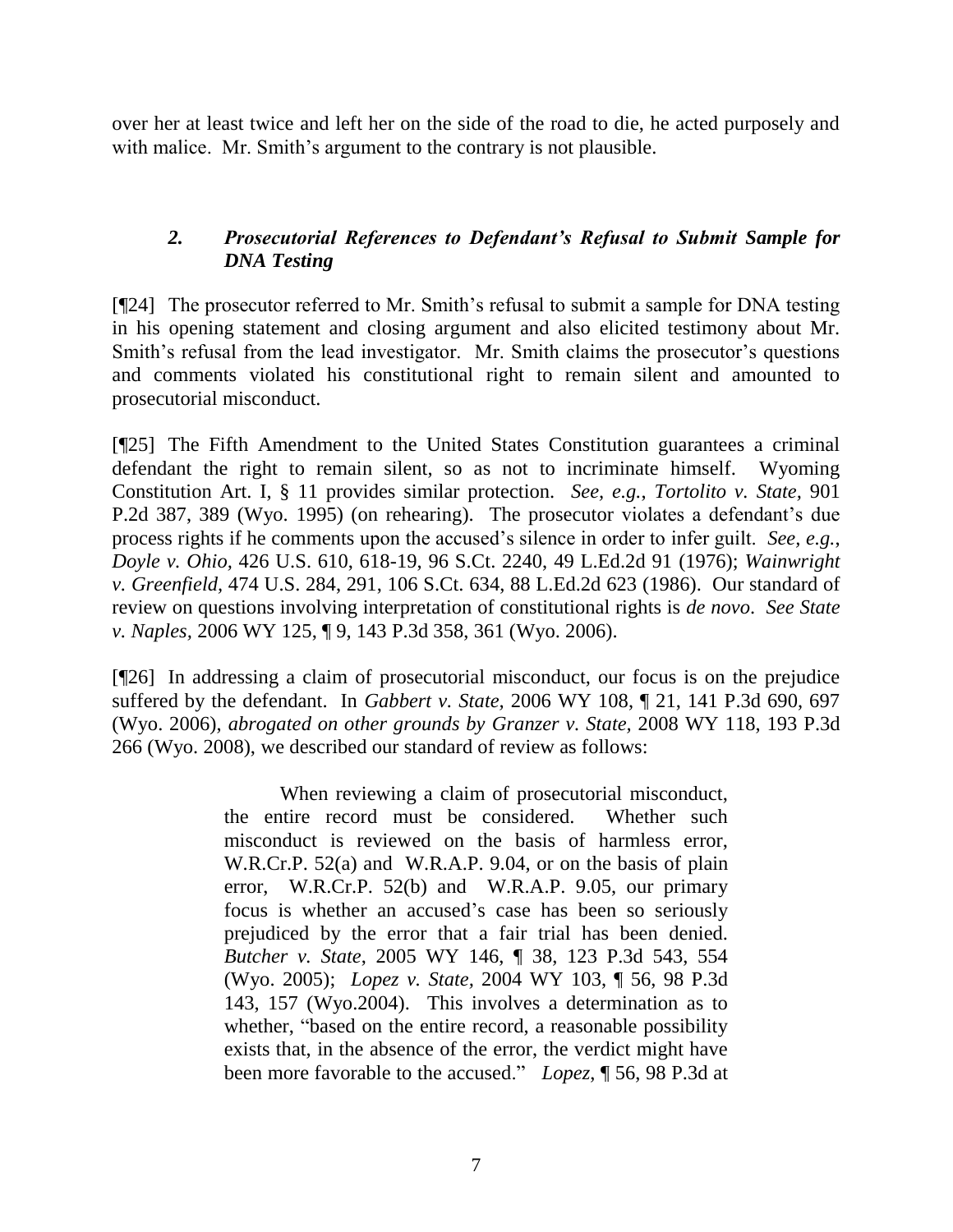157. [The appellant] bears the burden of establishing prejudicial error. *Butcher*, ¶ 39, 123 P.3d at 554.

#### *See also*, *Szymanski v. State,* 2007 WY 139, ¶ 27, 166 P.3d 879, 886 (Wyo. 2007).

[¶27] The United States Supreme Court has expressly ruled that the Fifth Amendment right against self-incrimination, i.e., the right to remain silent, only extends to testimonial or communicative evidence. In *Schmerber v. California,* 384 U.S. 757, 761, 86 S.Ct. 1826, 16 L.Ed.2d 908 (1966), the Supreme Court explained that blood evidence obtained from a suspect's body is not testimonial or communicative evidence and does not, therefore, fit within the Fifth Amendment privilege.

> [T]he privilege protects an accused only from being compelled to testify against himself, or otherwise provide the State with evidence of a testimonial or communicative nature, and . . . the withdrawal of blood and use of the analysis in question in this case did not involve compulsion to these ends.

## *Id.*

[¶28] Expanding upon *Schmerber,* the Supreme Court ruled in *South Dakota v. Neville,*  459 U.S. 553, 564, 103 S.Ct. 916, 74 L.Ed.2d 748 (1983), that the state court improperly held an implied consent statute which allowed a defendant's refusal to submit to a blood alcohol test to be used as evidence against him violated the privilege against selfincrimination. Although the decision considered South Dakota's implied consent statute, the Supreme Court's decision was not dependent upon the statutory language. Instead, the Supreme Court recognized that protecting the defendant from being compelled to testify against himself is the lynchpin of the Fifth Amendment protection. *Id.* 

[¶29] In *Neville,* the defendant had been given the option of taking the test or refusing. The defendant was not, however, specifically informed that, if he refused, his refusal could be used as evidence against him. *Id.* at 555-56. While the Court recognized the choice was not always an easy one for a defendant, using his refusal against him did not implicate Fifth Amendment concerns. The Court explained:

> [T]he values behind the Fifth Amendment are not hindered when the state offers a suspect the choice of submitting to the blood-alcohol test or having his refusal used against him. The simple blood-alcohol test is so safe, painless, and commonplace, see *Schmerber [v. California]*, 384 U.S. [757], 771, 86 S.Ct. [1826], at 1836 [16 L.Ed.2d 908], that respondent concedes, as he must, that the state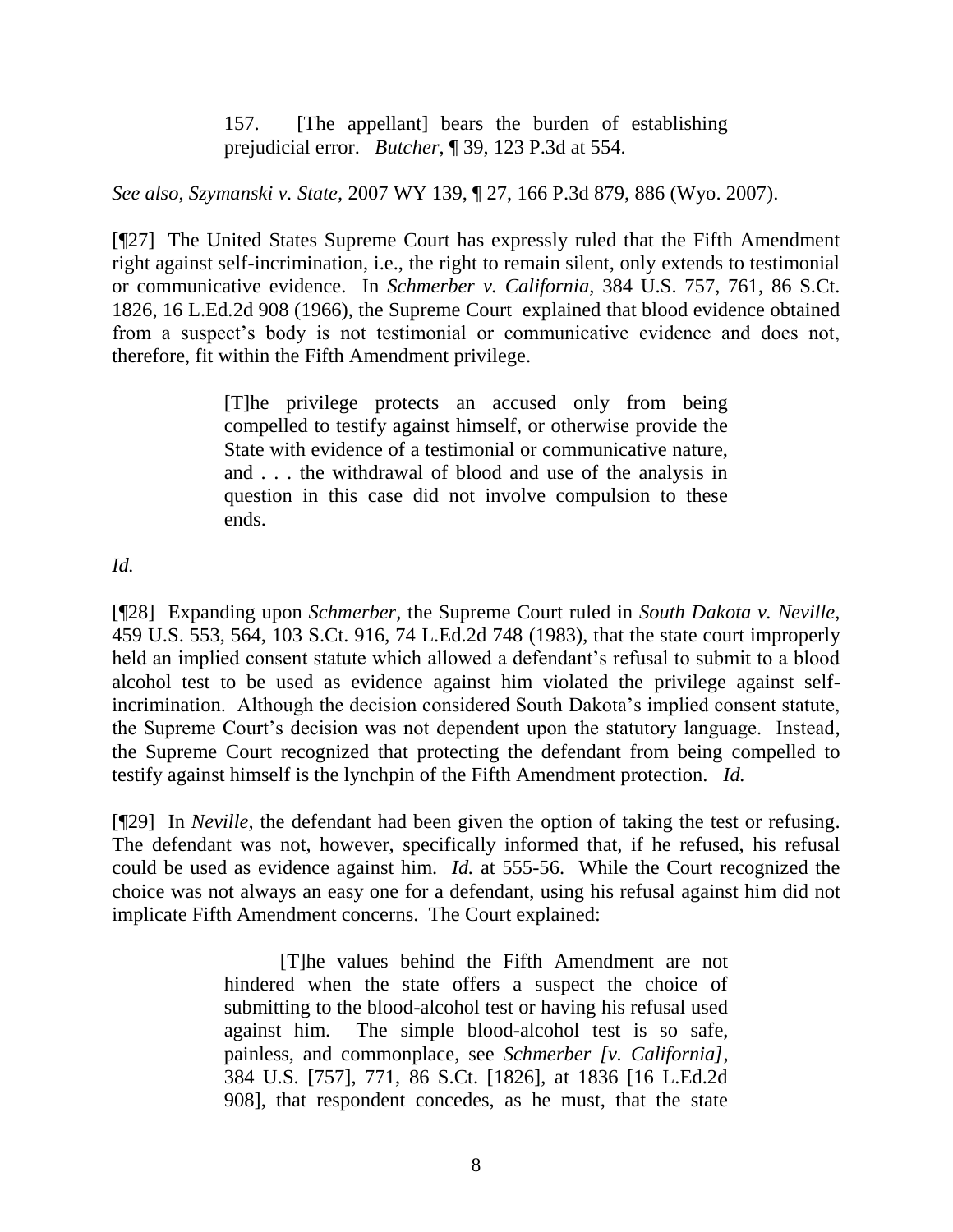could legitimately compel the suspect, against his will, to accede to the test. Given, then, that the offer of taking a blood-alcohol test is clearly legitimate, the action becomes no less legitimate when the State offers a second option of refusing the test, with the attendant penalties for making that choice. Nor is this a case where the State has subtly coerced respondent into choosing the option it had no right to compel, rather than offering a true choice. To the contrary, the State wants respondent to choose to take the test, for the inference of intoxication arising from a positive blood-alcohol test is far stronger than that arising from a refusal to take the test.

. . . . We hold, therefore, that a refusal to take a bloodalcohol test, after a police officer has lawfully requested it, is not an act coerced by the officer, and thus is not protected by the privilege against self-incrimination.

*Id.* at 563-64.

[¶30] This Court has expressly adopted the same principles with respect to Art. I, § 11 of the Wyoming Constitution. In *City of Laramie v. Mengel,* 671 P.2d 340, 345-46 (Wyo. 1983), we held that introduction of evidence that the defendant refused to take a blood alcohol test did not violate his state constitutional right against self incrimination.

[¶31] In *Deno v. Commonwealth,* 177 S.W.3d 753, 760 (Ky. 2005), the Kentucky Supreme Court applied a similar rationale in a case involving a request for a DNA sample. The court concluded the Fifth Amendment was not implicated when the trial court admitted into evidence the appellant's refusal to provide a DNA sample and allowed the prosecutor to argue such refusal was indicative of guilt. *Id. See also*, *Ferega v. State,* 650 S.E.2d 286, 288 (Ga. App. Ct. 2007) (holding that "[t]he element of coercion necessary to trigger Fifth Amendment protection was clearly absent" where the defendant was specifically told that field sobriety tests were voluntary and he refused to take them).

[¶32] Here, the investigators asked Mr. Smith to voluntarily give a DNA sample; after he refused, they obtained a warrant to obtain the sample. The DNA sample and the associated test results were not testimonial or communicative evidence and the State could compel him to provide the sample. By giving him the choice of providing a sample or refusing, the State did not coerce him and the evidence of his refusal did not fall within the Fifth Amendment protection. We conclude, therefore, the prosecutor did not violate Mr. Smith's privilege against self-incrimination or commit prosecutorial misconduct by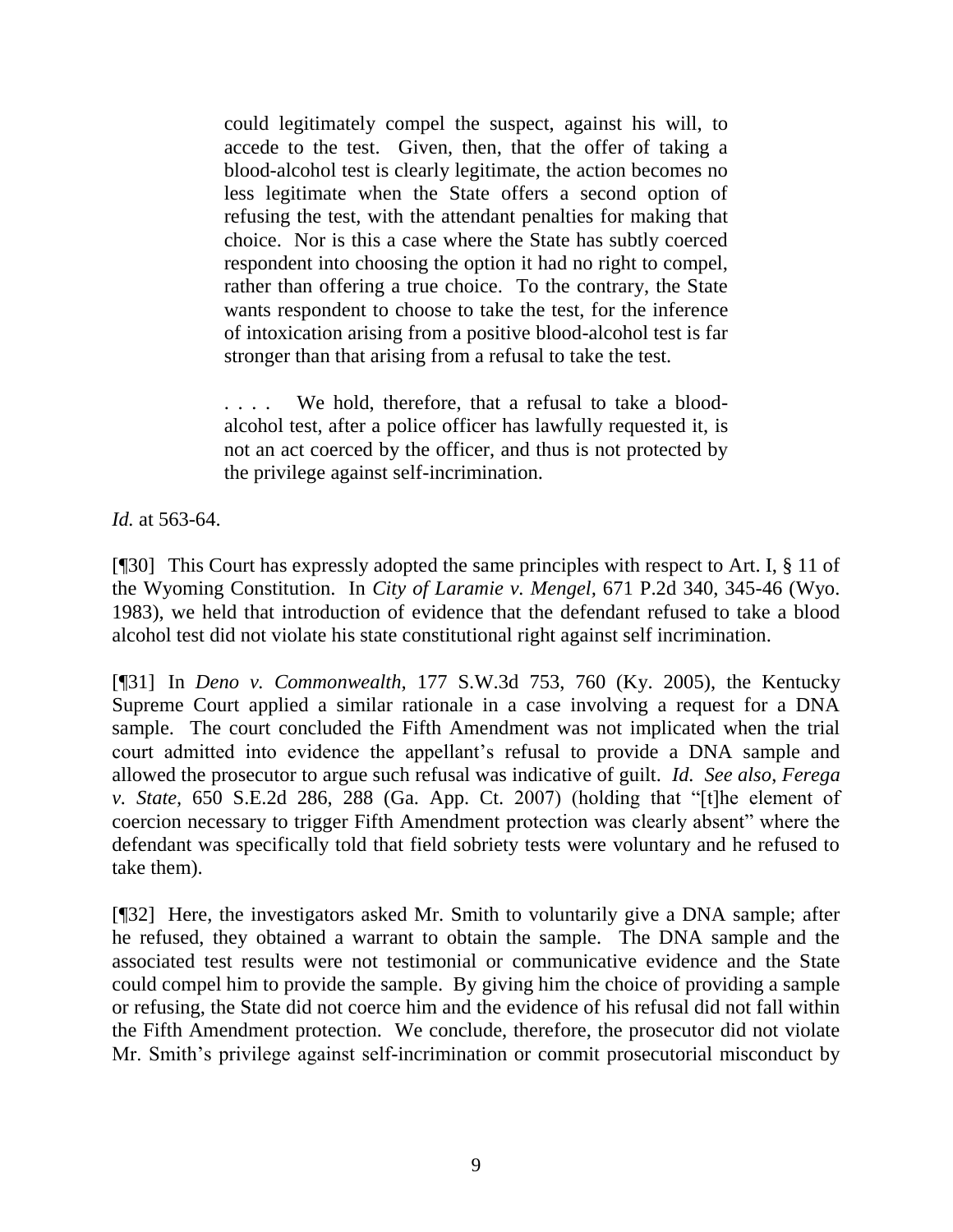eliciting testimony about, or commenting upon, his refusal to voluntarily provide a sample for DNA testing.<sup>1</sup>

#### *3. Alternative Suspect Evidence*

[¶33] Mr. Smith claims the district court committed reversible error when it denied him the opportunity to present evidence of alternative suspects. Prior to the trial, Mr. Smith indicated that he planned to introduce evidence that Barney Myers or Charles Wentz had murdered Ms. Dively. The State filed a motion to exclude evidence of alternative suspects. The district court ordered Mr. Smith to provide an offer of proof, and he proffered the following:

## Barney Myers

In 1995 Gary Myers contacted the Sheriff's Office regarding a lead with the death of Tammy Dively. During the interview, Gary implicated his father, Barney Myers. Barney Myers lived across the road and catty-corner from Tammy Dively. Barney also had a 1969 Blue Chevy pickup with a white cab in 1986 and during the time that Tammy Dively passed away. Barney's wife also let her granddaughter play with Tammy Dively's daughter. She would also provide food to Tammy on occasion. Barney was believed to have assisted Tammy Dively when she needed a lift to go shopping.

Gary Myer's belief that his father had something to do with the murder was triggered by his father shooting at his mother and other various statements that he had made about getting rid of women previously.

During the interview with Gary Myers on March 9, 1995, he stated that when his father would go fishing, Barney

<sup>&</sup>lt;sup>1</sup> The State candidly admits that eliciting testimony and commenting about a suspect's refusal to give a sample for DNA testing may violate a defendant's Fourth Amendment right to be free from unreasonable searches and seizures. *See, e.g., United States v. Dozal,* 173 F.3d 787, 794 (10<sup>th</sup> Cir. 1999) (ruling that asking the jury to draw adverse inferences from a refusal to consent to a search may be impermissible under the Fourth Amendment); *Deno v. Commonwealth of Kentucky,* 177 S.W.2d 753, 762 (Ky. 2005) (stating that a defendant's pre-arrest refusal to provide a sample for DNA testing could not be used as evidence of his guilt under the Fourth Amendment). Mr. Smith, however, waived this issue by failing to raise it at trial or on appeal. *See, e.g.*, *Lindsay v. State,* 2005 WY 34, ¶ 26, 108 P.3d 852, 859 (Wyo. 2005). Moreover, Mr. Smith was not prejudiced from any such error because the arguably improper evidence and argument were very limited in the context of the entire trial and the other evidence of his guilt was convincing.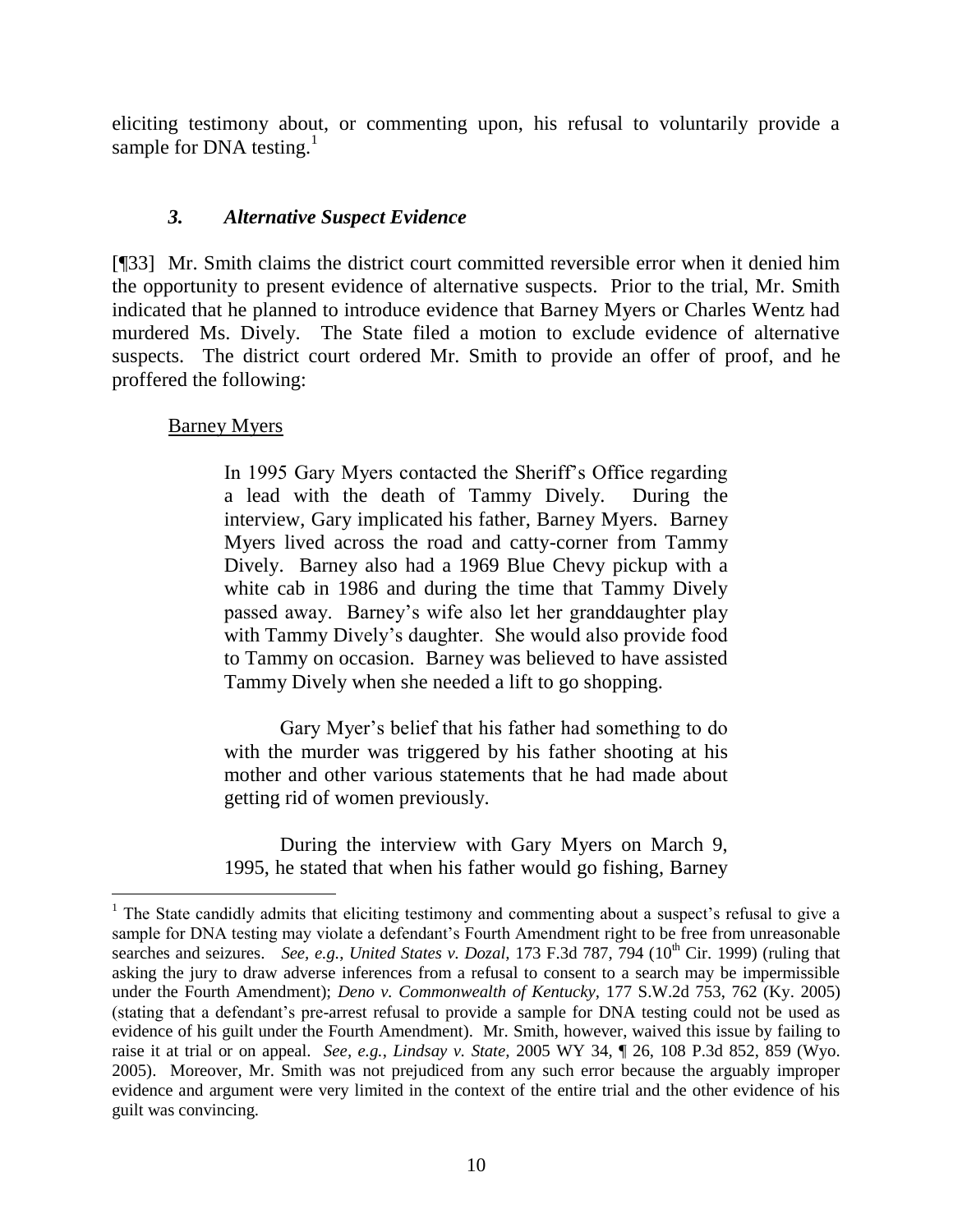would discuss that he would get rid of his wife the way he had other women by sending them down the river. Gary Myers brought in pictures of the truck and his father. The pictures revealed that the truck at one point in time had black rims. Gary Myers further explained that his father had the truck detailed and new tires and rims put on the truck the day after Tammy Dively's death.

Gary Myers stated that the tires that his father had removed were in good condition and didn't need to be replaced. Gary remembered this particularly because the Sheriff's Office had asked his father about the truck right before he and his father were going fishing. He remember[ed] that his father had not mentioned the detailing and replacing the tires on the truck to the Sheriff's Office, and he thought that this was odd.

He also stated that his father had several affairs. He also stated his father had pictures of naked young women in the home next to his bed. He wasn't sure if there was a picture of Tammy Dively or not.

The Sheriff's Office had executed a search warrant on the home of Barney Myers and the Blue pickup truck in 1995. The Sheriff's Office took numerous pictures of the truck in 1995, and the truck was in good condition at that time. There was a little rust, but the truck was manufactured in 1969.

The Sheriff's Office asked if Barney would submit a DNA sample, and he did. The DNA sample did not match the sample of the semen.

In an interview with Georgia Williams[,] a person believed to be at Tammy's home, and one of the people to see Tammy the last time before her untimely death, Georgia indicated that the truck she saw Tammy get into was parked across the street. The truck was a Blue pickup with a white cab. She also indicated that the person who owned the truck used to help Tammy run errands. When she was shown a picture of Barney Myers' truck, she stated that it looked like the truck that Tammy had gotten into. The only caveat was the truck she saw Tammy get into was a 4X4, and the picture she was shown looked to her like a two wheel drive.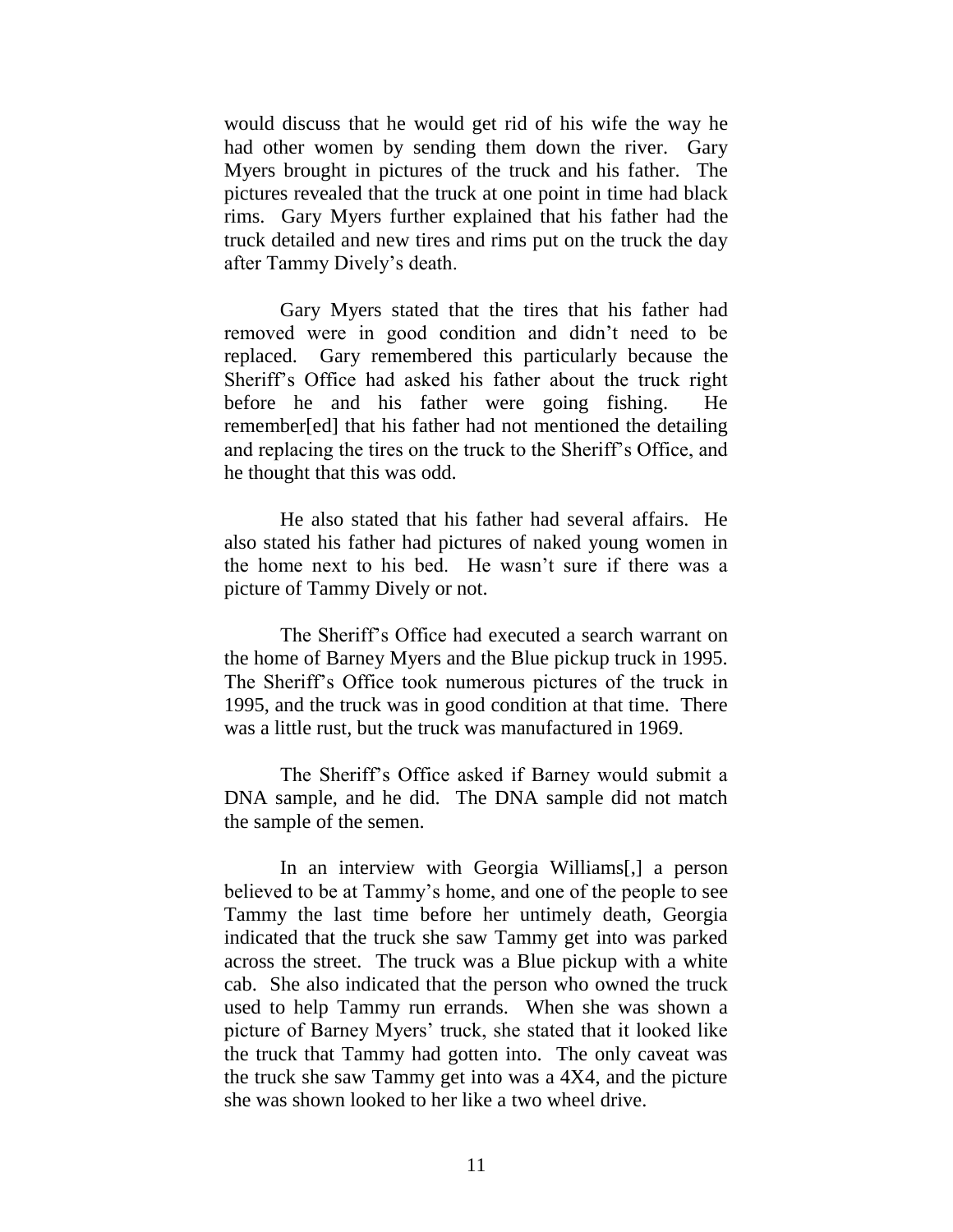When the Sheriff's Office interviewed Barney's wife, they indicated that they were 80-90% sure that he was the one who committed the murder.

#### Charles (Chuck) Wentz Jr.

When Investigator Mike Steinberg reopened the Dively case in February of 2006, he considered Mr. Wentz to be the possible murderer. Mr. Smith's proffer stated:

Wentz's cousin Michael Day told law enforcement that Wentz confessed to him that he had run over and killed a female out on Hat Six Road. Most telling is that Wentz did not make this confession days, weeks, or months after the death of Tammy Dively, but on the very night she died. Not only did Day tell police officers that Wentz confessed to running someone over, Day also provided information to law enforcement that Day was present when Wentz returned home after running the woman over. He told law enforcement that Wentz's vehicle had blood on it and that Wentz urged Day to help him clean out Wentz's garage so the vehicle could be hidden. Day stated specifically that there was a spot of blood on the bumper of Wentz's vehicle. That Wentz tried to rub this spot of blood off but discovered it was a chip where the chrome was gone. Wentz then had Day help him remove the bumper from the vehicle. Day reports that Wentz then purchased a new bumper and headlight the next day. Day supplied law enforcement the locations of the purchases but there is nothing provided through discovery which indicates whether this information was verified or ruled out. This information is extremely important because although Day would have no way of knowing it, Divel[y] had suffered severe blunt force trauma to her head, trauma which could have been caused by being struck by a bumper as she was being run over.

In his statements Day tells law enforcement that on the day Tammy was killed, Wentz went out looking for marijuana. At the earlier hearing the prosecutor in this case admitted that the evidence at trial will be that Tammy Dively went out looking for marijuana on the day she was killed as well; a fact that was not reported in the newspapers. This is circumstantial evidence which goes to opportunity and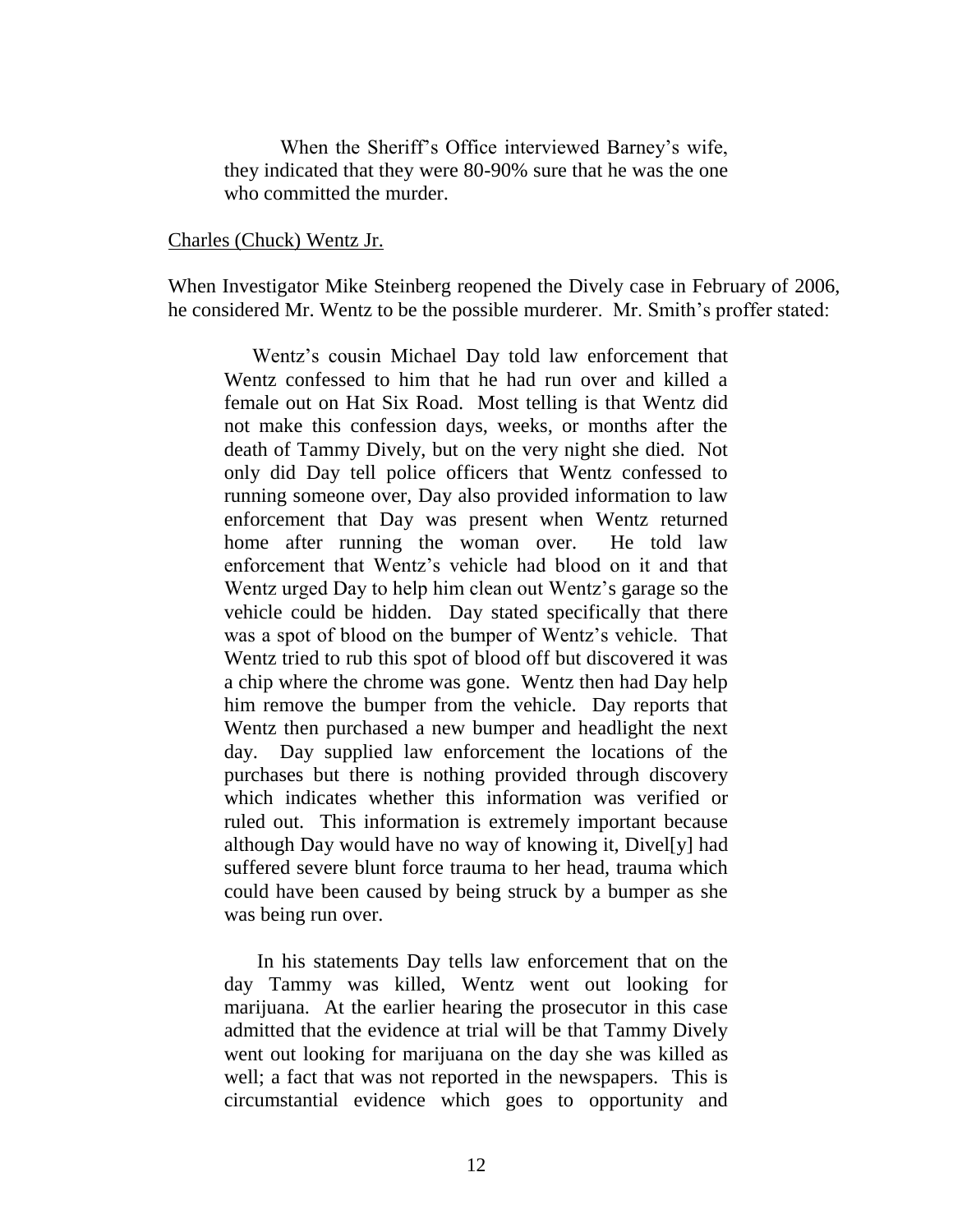motive; evidence the jury should be allowed to hear as to the possibility that Divel[y] and Wentz could have met up [and] looked for marijuana together.

Day also told investigators about a paper bag that Wentz did not want anyone to see or to know what the bag contained. The jury will hear evidence that Tammy Dively was not wearing a bra when her body was found[,] an item which would easily have fit in the bag. Additionally there will be evidence that on the day she died, Tammy Dively had cashed her income tax check. Although seventy dollars was found on her body her check was for several hundred dollars a portion of which is unaccounted for, at least in the discovery provided by the State thus far. This becomes probative because Day tells investigators that in days immediately following Dively's death Wentz was flashing money around like a big shot. Day further tells investigators that this was very unusual because they were always broke. Once again this is probative circumstantial evidence which serves to corroborate Day's version of events.

Finally, even after twenty years of investigation the prosecution cannot supply any evidence as to why Mr. Smith would have taken Dively to Hat Six Road. However, the same is not true of Charles Wentz. There is evidence that Wentz at one time, not long before Dively['s] death lived on Coal Creek Road. Coal Creek Road ends where Hat Six Road begins with the dividing line being Interstate 25. Coal Creek Road heads north, Hat Six south. Therefore Wentz would have been familiar with the Hat Six Road area. Day also mentions an individual who [was] know[n] as the "Mountain Man" who lived in the Coal Creek/Hat Six area and sold marijuana around the time of Dively's death. More circumstantial evidence that the jury, as the fact finders in the case[,] should be allowed to consider.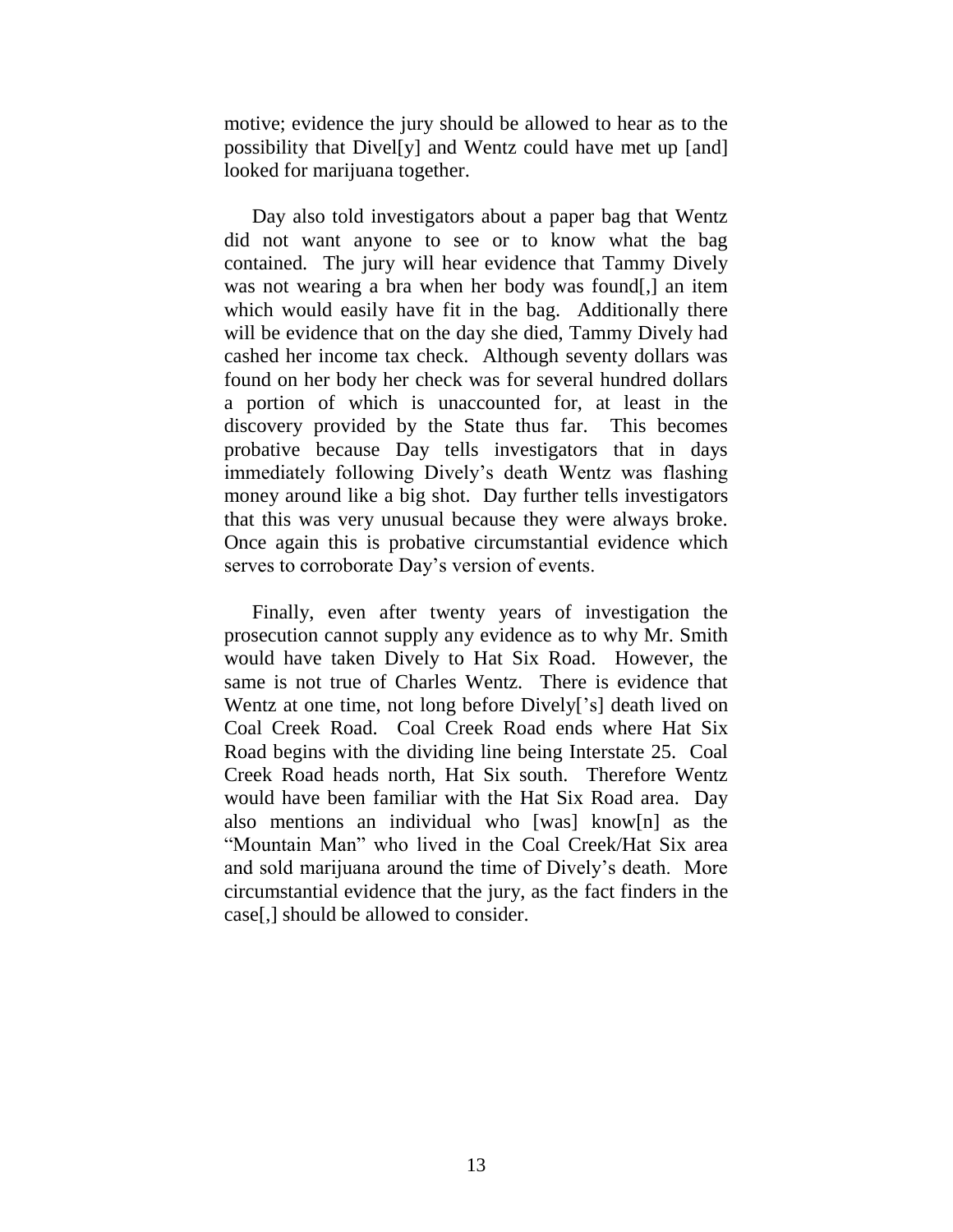[¶34] The district court conducted a pre-trial hearing pursuant to W.R.E. 104 (a) and  $(c)<sup>2</sup>$  It concluded that the evidence about Barney Myers, except evidence that he "owned" a particular truck and gave Dively rides" was inadmissible under W.R.E. 403. The district court also ruled that Mr. Day's proposed testimony regarding Mr. Wentz's statements was inadmissible hearsay. The court stated that the other proffered evidence about Mr. Wentz as an alternative suspect was not admissible under W.R.E. 403 because its probative value was very small while the possibility of confusion of the issues and misleading the jury was high.

[¶35] Mr. Smith maintains on appeal that the district court denied his constitutional right to present a complete defense, pursuant to the compulsory process clause of the Sixth Amendment to the United States Constitution and the due process clause of the Fourteenth Amendment, when it prohibited him from presenting evidence implicating Barney Myers and/or Chuck Wentz in Ms. Dively's death. To the extent Mr. Smith's argument involves a constitutional issue, we review it *de novo*. *Bush v. State,* 2008 WY 108, *¶* 58, 193 P.3d 203, 217 (Wyo. 2008); *Hannon v. State*, 2004 WY 8, ¶ 13, 84 P.3d 320, 328 (Wyo. 2004). The issue of whether the evidence was properly excluded, however, is reviewed for abuse of discretion. *Bush,* ¶ 58, 193 P.3d at 217; *Vigil*, ¶ 17, 98 P.3d at 177. "A trial court abuses its discretion when it could not have reasonably concluded as it did. In this context, ‗reasonably' means sound judgment exercised with regard to what is right under the circumstances and without being arbitrary or capricious.‖ *Szymanski,* ¶ 15, 166 P.3d at 883 (citations omitted).

[¶36] Mr. Smith argues that the district court arbitrarily applied a more stringent evidentiary standard to him, as a criminal defendant, to procure admission of evidence than it applied to the State. He points to many cases in which courts have declared unconstitutional rules that impose, without justification, a greater evidentiary burden on defendants than the prosecution. For example, the United States Supreme Court ruled in *Washington v. Texas,* 388 U.S. 14, 87 S.Ct. 1920, 18 L.Ed.2d 1019 (1967), that a rule

. . . .

(c*) Hearing of Jury*. – . . . Hearings on other preliminary matters shall be so conducted when the interests of justice require or, when an accused is a witness, if he so requests.

 2 W.R.E. 104 states, in relevant part:

<sup>(</sup>a) *Questions of Admissibility Generally*. — Preliminary questions concerning the qualification of a person to be a witness, the existence of a privilege, or the admissibility of evidence shall be determined by the court, subject to the provisions of subdivision (b). In making its determination it is not bound by the rules of evidence except those with respect to privileges.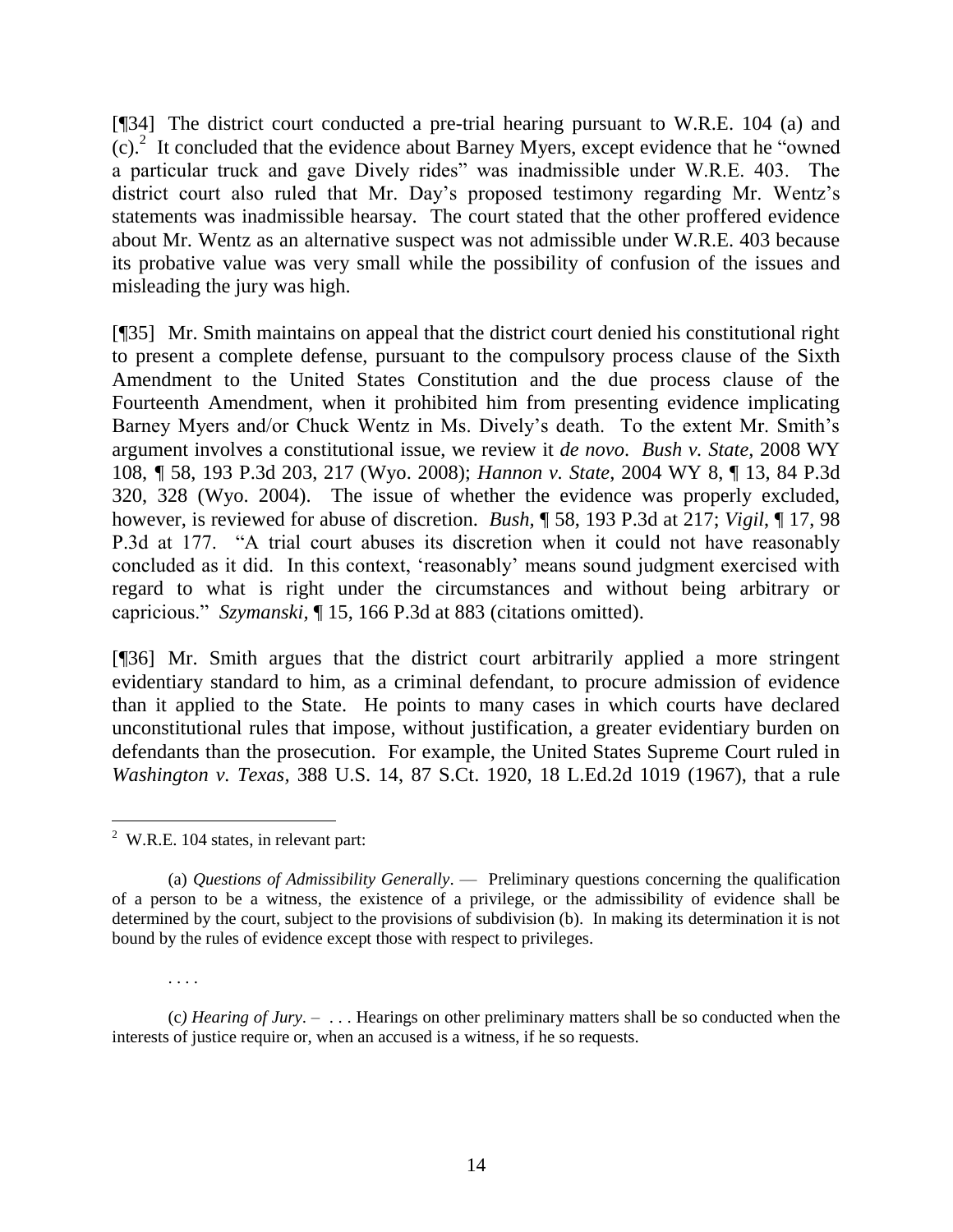which allowed an accomplice to testify for the state but not for a defendant was unconstitutional. In *Holmes v. South Carolina,* 547 U.S. 319, 126 S.Ct. 1727, 164 L.Ed.2d 503 (2006), the Supreme Court decided that a rule which prevented a criminal defendant from presenting evidence of alternative suspects if the state's case were sufficiently strong deprived the defendant of his constitutional right to present a defense.

[¶37] In preparing his brief, Mr. Smith did not have the benefit of our recent decision in *Bush*. Analyzing *Holmes* and other alternative suspect evidence cases, we stated:

> The United States Constitution guarantees criminal defendants a meaningful opportunity to present a complete defense. *Crane v. Kentucky*, 476 U.S. 683, 690, 106 S. Ct. 2142, 1246, 90 L. Ed. 2d 636 (1986); *Hannon*, ¶ 62, 84 P.3d at 346. "[T]he Constitution thus prohibits the exclusion of defense evidence under rules that serve no legitimate purpose or that are disproportionate to the ends that they are asserted to promote.‖ *Holmes*, 547 U.S. at 327. However, the Constitution does not prevent trial judges from applying wellestablished rules of evidence to exclude evidence if its probative value is outweighed by certain other factors such as unfair prejudice, confusion of the issues, or potential to mislead the jury. *Id*. The Constitution permits judges to exclude evidence that is repetitive, only marginally relevant, or poses an undue risk of harassment, prejudice or confusion of the issues. *Id.* "A specific application of this principle is found in rules regulating the admission of evidence proffered by criminal defendants to show that someone else committed the crime with which they are charged." *Id.*

*Bush,* ¶ 59, 193 P.3d at 217-218. This Court recognized in *Bush* that the district court should apply our standard rules of evidence in determining whether alternative suspect evidence is "legal" and, therefore, admissible. *Id.*, ¶ 71, 193 P.3d at 220. Discussing Wyoming law and cases from other jurisdictions on the admissibility of alternative suspect evidence, we stated that the proffered evidence must demonstrate a direct nexus between the alternative suspect and the crime charged. *Id.,* ¶¶ 60-64, 193 P.3d at 218-20. *See also*, *Grady v. State,* 2008 WY 144, ¶ 13, \_\_\_ P.3d \_\_\_ (Wyo. 2008).

[¶38] The district court did not apply a more stringent or different standard to Mr. Smith to gain admission of his alternative suspect evidence than it did to the State for admission of its evidence. The court considered Mr. Smith's proposed alternative suspect evidence in a pre-trial hearing, just like its many other pre-trial rulings, some of which benefited the State and some of which did not. It applied Wyoming's typical rules of evidence, including Rules 401, 402, 403 and 804, in ruling that Mr. Smith's proposed alternative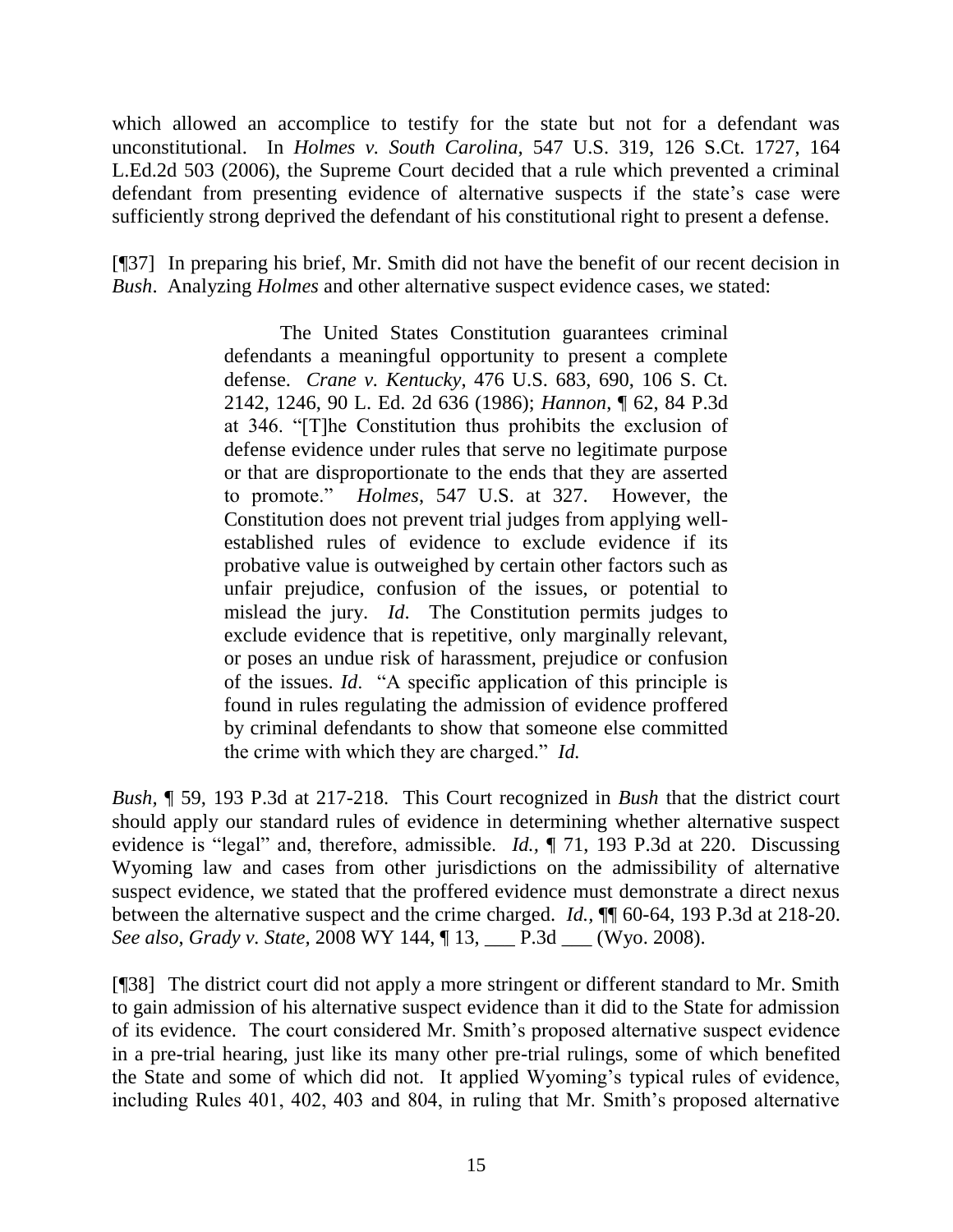suspect evidence was not admissible. Unlike the cases cited by Mr. Smith, Wyoming courts do not impose an unfair burden upon the defendant to gain introduction of alternative suspect evidence.

[¶39] We turn now to the district court's specific rulings on the alternative suspect evidence proposed by Mr. Smith. The district court concluded that the evidence pertaining to Mr. Myers, except "evidence that [he] owned a particular truck and gave [Ms.] Dively rides, [was] inadmissible under WRE 403."<sup>3</sup> Rule 403 states: "Although relevant, evidence may be excluded if its probative value is substantially outweighed by the danger of unfair prejudice, confusion of the issues, or misleading the jury, or by considerations of undue delay, waste of time, or needless presentation of cumulative evidence." The district court stated that the probative value of the evidence was small because, at most, it remotely showed an opportunity and potential motive. On the other side of the equation, the district court ruled that the evidence "would present a substantial risk of confusion of the issues, misleading the jury and waste of time."

[¶40] The district court also indicated that Mr. Smith did not show a direct nexus between Barney Myers and the murder of Ms. Dively. That lack of nexus is apparent in the proffer quoted above. Gary Myers' suggestions that his father was involved in the murder were speculative. He did not provide any specific facts linking his father to the murder. Gary Myers' proposed testimony that Barney had shot at his wife (Gary's mother) and that Barney had made general statements about "getting rid of women" did not link him to the murder at issue here.

[¶41] The potentially relevant evidence that Barney Myers owned a truck similar to the one described by Mr. Malone and gave Ms. Dively rides was not rejected by the district court in its ruling. In fact, Barney Myers testified at trial and stated that he knew Ms. Dively, his wife had watched her daughter, she lived across the street from them, and he had owned a 1969 white and blue Chevrolet truck.

[¶42] The only other arguably relevant evidence was Gary Myers' statement that his father replaced the tires and had the truck detailed shortly after the murder. The district court ruled that evidence was inadmissible under Rule 403. The court explained that the probative value of the evidence was slight in that Gary Myers' testimony was largely speculative. In contrast, according to the district court, the possible prejudice from the evidence was great. "Such evidence would tempt responsive evidence, and the focus of the trial may move from the guilt or innocence of the Defendant to unrelated matters about . . . whether [Barney Myers] really needed or bought new tires."

l

<sup>&</sup>lt;sup>3</sup> The district court further cautioned that it had "not determined that the evidence about ownership or rides is admissible. It only ha[d] determined that such evidence is not inadmissible under WRE 403."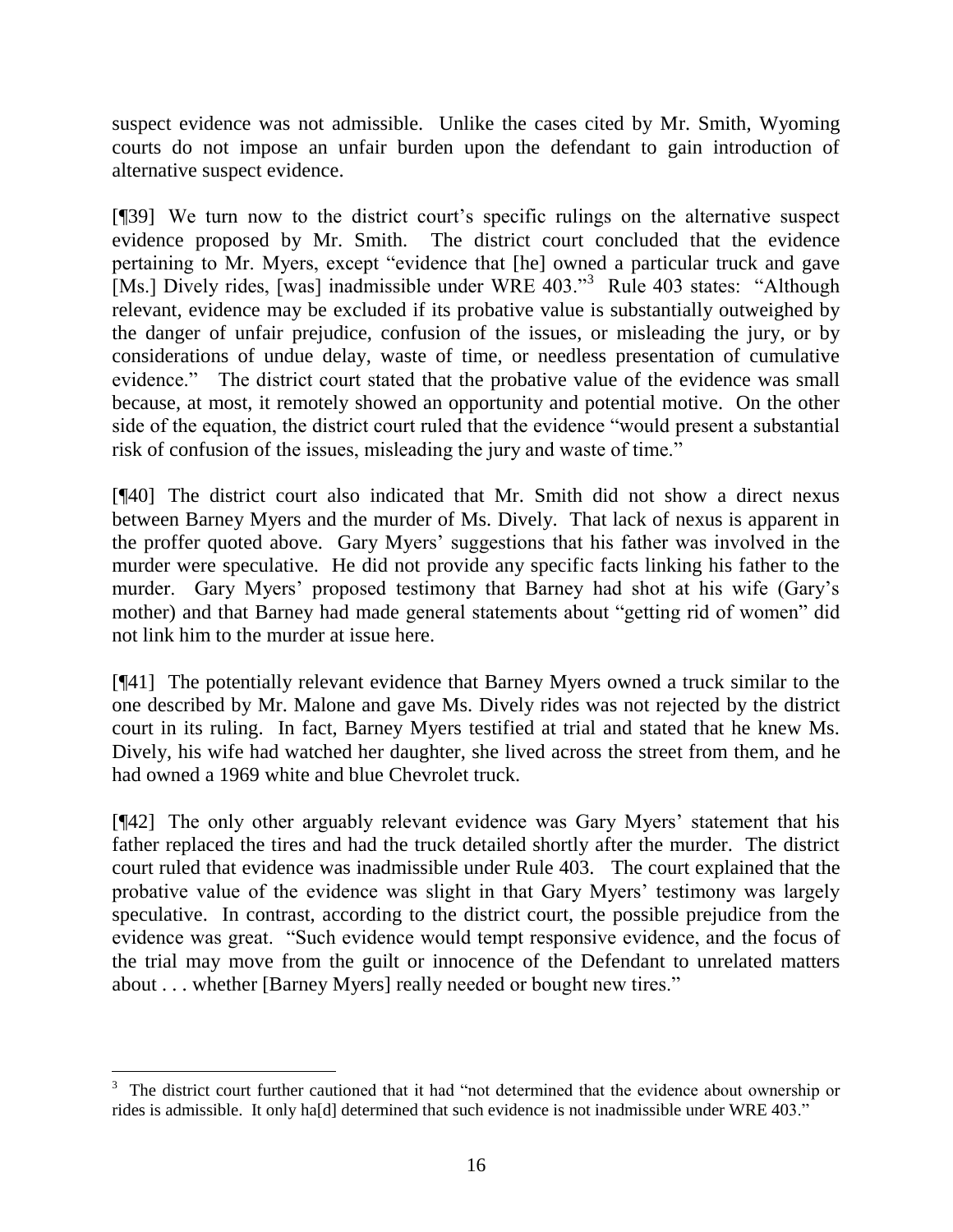[¶43] We certainly cannot say that the district court abused its discretion when it concluded the probative value of the proposed evidence about the changes to the truck was slight as compared to its prejudicial value. The evidence did not directly connect Barney Myers' truck to the murder. Although Gary Myers' testimony may have suggested that Barney Myers made the changes to the truck to avoid detection as Ms. Dively's murderer, such a suggestion was pure speculation on this record.

[¶44] Turning to Mr. Smith's proposed evidence identifying Mr. Wentz as an alternative suspect, the district court described Mr. Day's statements in its order granting the State's motion to exclude the alternative suspect evidence.<sup>4</sup> We paraphrase the district court's relevant findings as follows:

- On August 24, 1987 Mr. Day met with a detective and requested the State to drop pending charges against him in return for providing evidence about other crimes. At first, he offered evidence about burglaries and drug deals. After the officer told him that information on homicides "was best to obtain a deal with," he stated that he knew about a hit and run where a male was killed. The detective said the only unsolved hit and run involved a woman named Tammy. Mr. Day said that he had information about the death, which he said involved a two wheel drive greenish blue pickup.
- The next day, his story changed. He said that Mr. Wentz had run over  $\bullet$ "Tammy" with his Chevrolet Blazer after she rejected his sexual advances. He said that Wentz, who was intoxicated at the time, told him that the incident happened, "about a year and a half, two years, three years or something like that" before April, 1986. Later, Mr. Day stated that he did not know when it occurred. He also stated that Mr. Wentz replaced the front bumper and front axles because of damage from "four wheeling." Although they checked Wentz's former residence, investigators did not locate any of the discarded parts.
- In 1998, Mr. Day, then an inmate at the Wyoming State Penitentiary, gave law enforcement more information in hopes of getting favorable treatment. He said Mr. Wentz told him that he had hit a woman with his truck. Mr. Day also claimed that he helped clear a space in the garage for Mr. Wentz's vehicle and that the bumper and grill were covered with blood. According to Mr. Day, Mr. Wentz removed the bumper and replaced a broken headlight. This time, Mr. Day said the hit and run occurred in 1988, 1989, or 1990, and Mr. Wentz had "quite a lot of cash"

l

<sup>&</sup>lt;sup>4</sup> It appears that the district court considered some materials that are not included in the record on appeal. Mr. Smith does not, however, contest the district court's description of the evidence.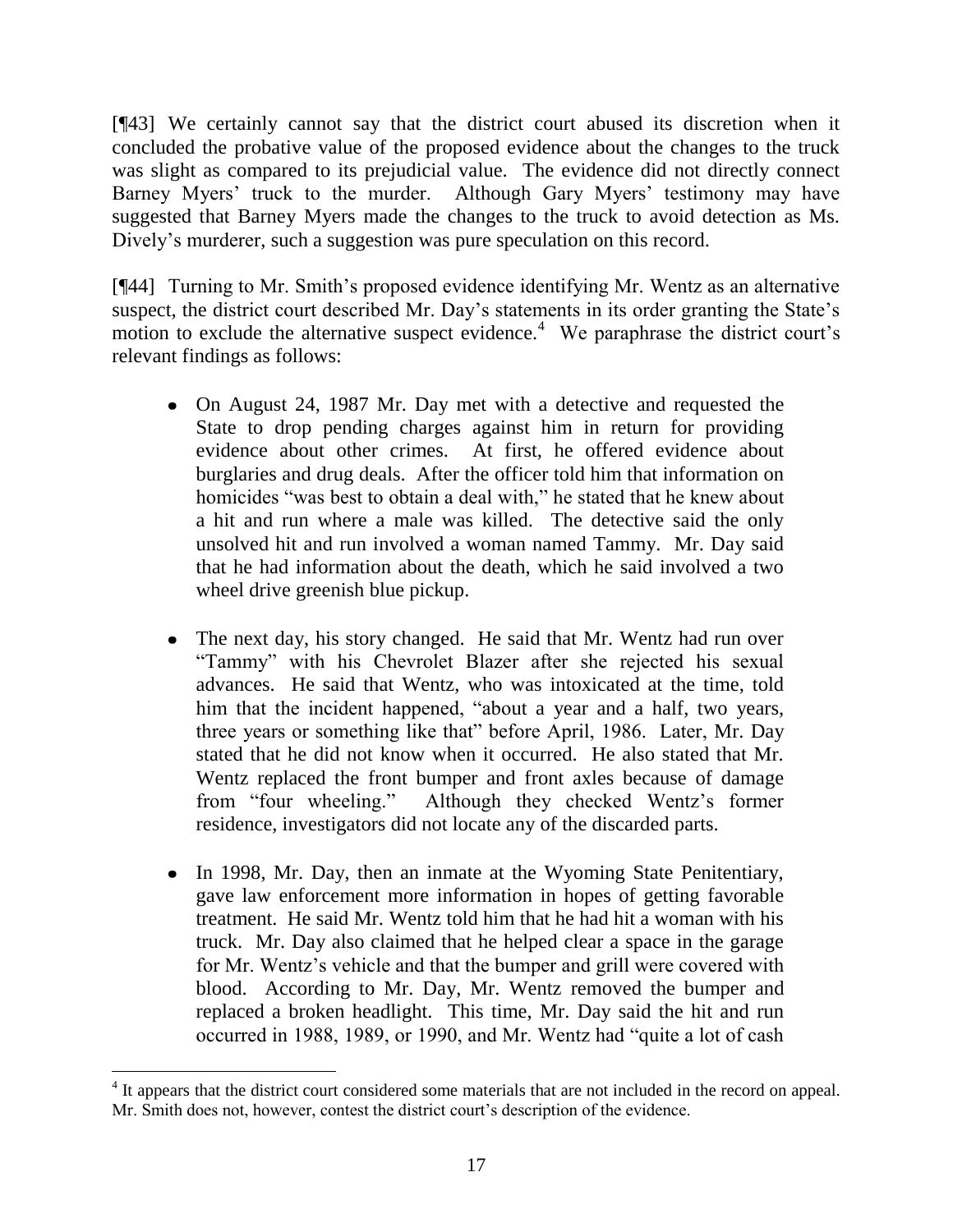after the incident." Mr. Day also stated that another man, Hans Lobdell, was with Mr. Wentz when he hit the woman. Investigators contacted Mr. Lobdell who, although contradicting Mr. Day's statement in other ways, confirmed seeing a dent on Wentz's white Ford pickup. Mr. Lobdell said that Wentz had told him he had hit a badger, but he thought the dent was too high for a badger.

• In 2007, Mr. Day again talked to investigators and contradicted many of his earlier statements. He stated this time that Mr. Wentz was driving a white Ford pickup, he did not know what he hit and the incident was an accident.

[¶45] Mr. Day's testimony relating Mr. Wentz's confession to running over someone was hearsay. Thus, in order to be considered "legal" evidence as required by *Holmes* and *Bush,* it had to fall within a hearsay exception. Wyoming Rule of Evidence 804(b)(3) provides that hearsay statements against interest may be admissible under certain circumstances.

> (b) *Hearsay Exceptions*. – The following are not excluded by the hearsay rule if the declarant is unavailable as a witness:

. . . .

(3) Statement Against Interest. – A statement which was at the time of its making so far contrary to the declarant's pecuniary or proprietary interest, or so far tended to subject him to civil or criminal liability, or to render invalid a claim by him against another, that a reasonable man in his position would not have made the statement unless he believed it to be true. A statement tending to expose the declarant to criminal liability and offered to exculpate the accused is not admissible unless corroborating circumstances clearly indicate the trustworthiness of the statement.

[¶46] In order to be admissible under the hearsay exception, the declarant must be unavailable as a witness, the statement must be self-inculpatory, and there must be corroborating circumstances clearly indicating the trustworthiness of the statement. W.R.E. 804(b)(3). *See also*, *Brown v. State,* 953 P.2d 1170, 1178 (Wyo. 1998); *Johnson v. State,* 930 P.2d 358, 366-68 (Wyo. 1996). Mr. Wentz, the declarant, was unavailable as a witness because he was deceased at the time of trial. Moreover, Mr. Wentz's statement that he had hit someone was, obviously, self-inculpatory as a person would not make such a statement unless he believed it to be true. The district court did not,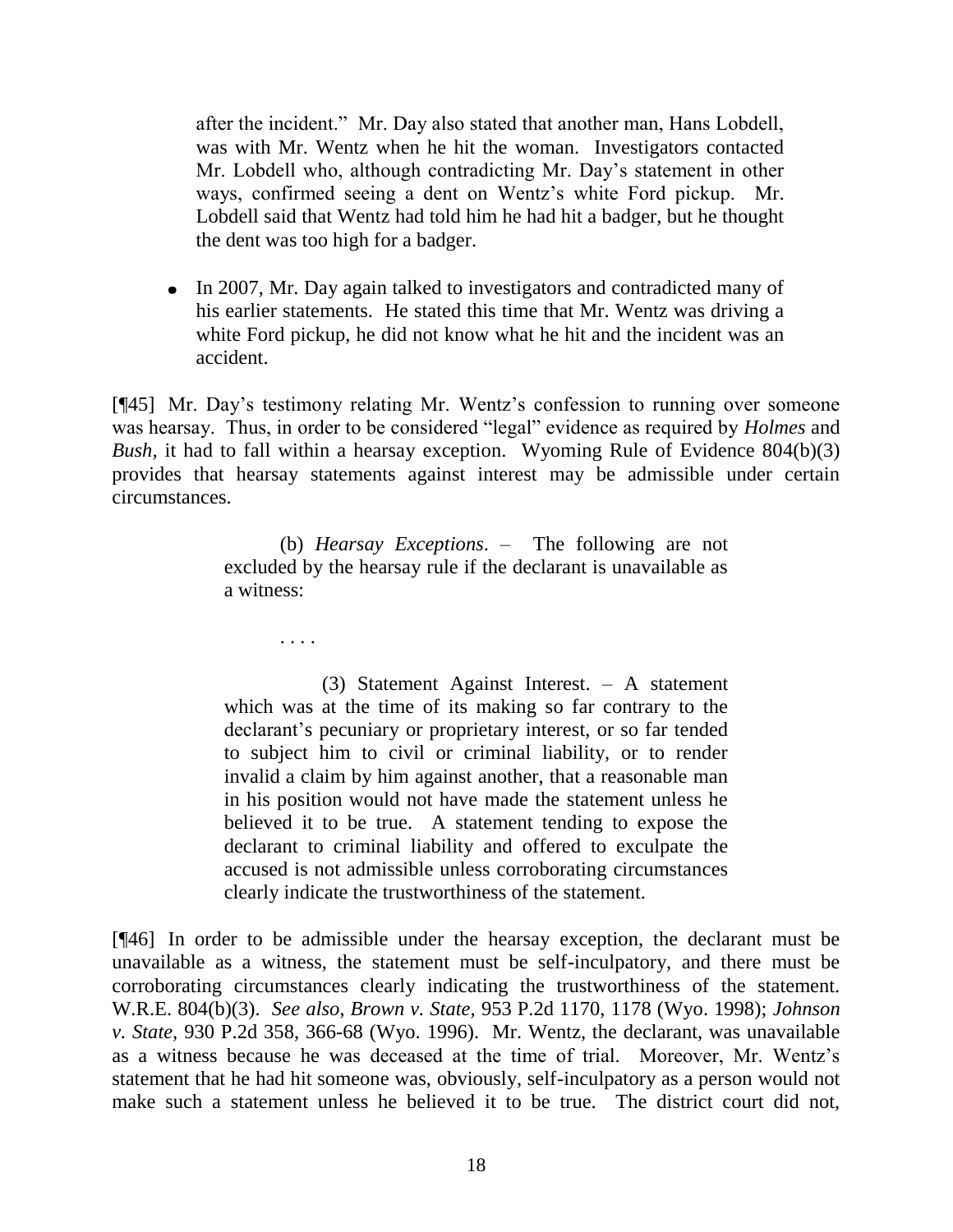however, believe that the third element—corroborating circumstances clearly indicating the trustworthiness of the statement—had been satisfied.

[¶47] The requirement of trustworthiness of a hearsay statement was discussed in *Johnson.* Although our comments in *Johnson* were in the context of another hearsay exception, the principles are relevant for evaluating trustworthiness in the context of the statement against interest exception.

> Determining the trustworthiness of a hearsay statement involves

an evaluation of the corroborating facts which further indicate veracity of the statement, the circumstances and conditions under which the statement was made, the incentive which the declarant may have had to be truthful or untruthful, and any factors contributing to the reliability of the report as related by the witness. *United States v. Bailey*, 581 F.2d 341 (3d Cir.1978). Whether a hearsay statement is sufficiently trustworthy is a matter within the sound discretion of the trial court. *State v. Whyde*, 30 Wash.App. 162, 632 P.2d 913 (1981).

*Crozier v. State*, 723 P.2d 42, 48 (Wyo.1986).

*Johnson,* 930 P.2d at 367-68.

[¶48] Discussing the trustworthiness of Mr. Day's statements, the district court ruled:

Smith's proffered evidence . . . fails to meet the third requirement of WRE 804(b)(3). This last sentence of WRE 804(b)(3) prevents a defendant from simply stating that some unavailable third party confessed to a crime. Smith cannot introduce Wentz'[s] statement to exculpate himself unless corroborating circumstances "**clearly**" indicate the trustworthiness of the statement. The Court finds no circumstances which corroborate the trustworthiness of the statement Day claims Wentz made.

Smith suggests that several "facts" provide corroboration for the trustworthiness of Wentz'[s] statement. He claims that Wentz had a lot of money after Dively's death, implying Wentz got the money from Dively. However, most of Day's versions of the Wentz statement indicate that the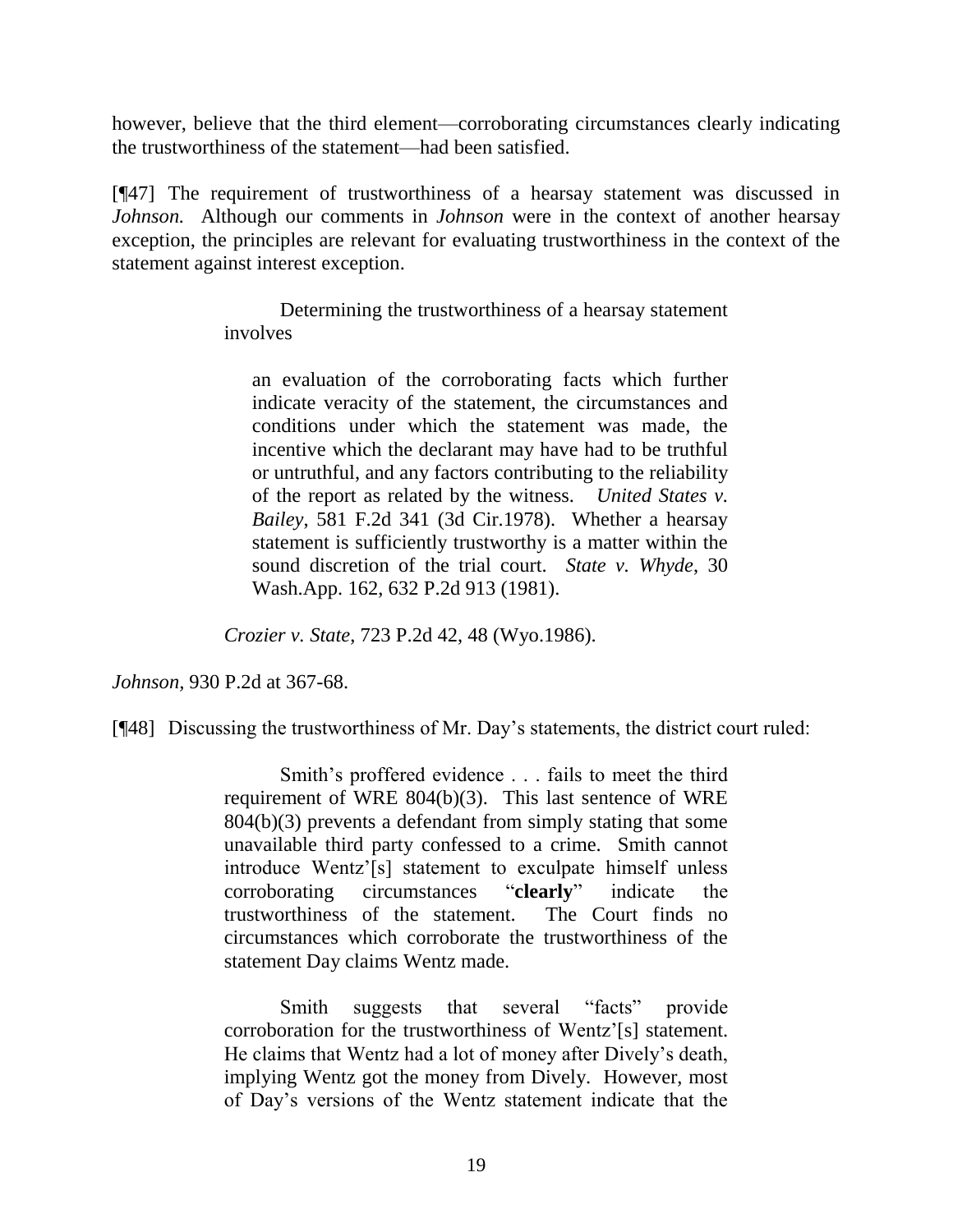incident was a hit and run, and that Wentz didn't stop. It hardly is corroboration for Day to claim Wentz had money from an unknown source. Smith argues corroboration is found in the fact that Wentz had an opportunity to know the area where Dively died, and that he had a paper bag that he kept secret. Neither of these facts makes it any more likely that Wentz said what Day claims he did. Day claims he saw blood on Wentz'[s] truck, and that Wentz cleaned it and removed the bumper. All of this "corroboration" comes exclusively from Day, whose credibility is questionable, at best. Day's own version(s) of what happened do not provide corroboration which clearly indicates the trustworthiness of Wentz'[s] statement.

[¶49] The district court's decision was thoughtful and well-reasoned. There was no evidence outside of Mr. Day's statement to corroborate Mr. Wentz's declaration. Had there been independent corroborative circumstances, such as another witness's statement about, or actual recovery of, the vehicle, the missing automotive parts, the money or the mysterious paper bag, then the result may have been different. The district court did not abuse its discretion by refusing to allow Mr. Day to testify about Mr. Wentz's hearsay statement.

[¶50] Moreover, the district court properly ruled that the remainder of Mr. Day's testimony was inadmissible under W.R.E. 403. As the district court's recitation of the facts and Mr. Smith's proffer make clear, Mr. Day's several statements were inconsistent in material ways, including the gender of the victim, the year of the incident (varying from years before the murder to 1990), the type of vehicle, and the nature of the incident (intentional as opposed to accidental). The contradicting stories definitely undermine the probative value of Mr. Day's testimony. *See generally*, *Stephens v. State,* 774 P.2d 60, 72 (Wyo. 1989), *overruled on other grounds by Large v. State,* 2008 WY 22, 177 P.3d 807 (Wyo. 2008), (stating the probative value of a statement is undermined by a corrupting influence). Moreover, although the evidence may suggest that Mr. Wentz was involved in a hit and run, without Mr. Day's hearsay testimony that Mr. Wentz confessed to killing Ms. Dively, it does not specifically link him to Ms. Dively or this particular incident.

[¶51] With regard to the prejudicial value of Mr. Day's testimony, we agree with the district court's assessment: "It is highly probable, almost certain, that issues in the case will become more complicated and confusing, and focus will shift far from the guilt or innocence of Smith, if evidence about Mr. Day and his various statements is admitted." On this record, we certainly cannot say that the district court abused its discretion by excluding Mr. Day's proposed testimony under W.R.E. 403.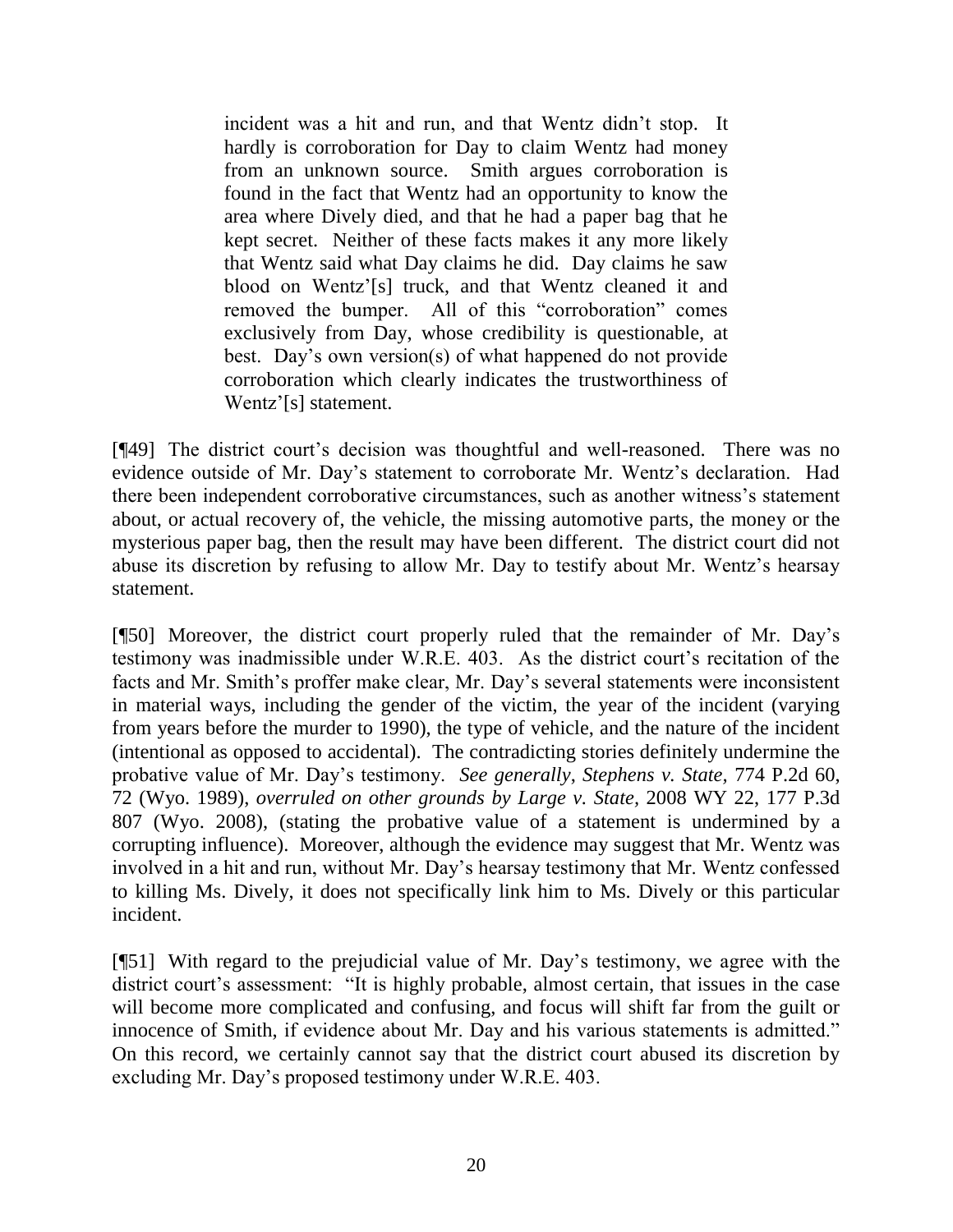#### *4. Habitual Criminal*

[¶52] Mr. Smith claims that the application of the habitual criminal statute in this case violated the constitutional protection against  $ex$  *post facto* laws.<sup>5</sup> The question of whether a statute is constitutional is one of law. *Cathcart v. Meyer*, 2004 WY 49, ¶ 7, 88 P.3d 1050, 1056 (Wyo. 2004). Our standard of review is, therefore, *de novo*. We presume statutes to be constitutional and resolve any doubt in favor of constitutionality. *Stanton v. State,* 2006 WY 31, ¶ 13, 130 P.3d 486, 491 (Wyo. 2006). "The party challenging the statute bears the burden of proving it is unconstitutional." *Id.* The burden is heavy and the challenger must clearly and exactly show the unconstitutionality beyond any reasonable doubt. *Id*.

[¶53] Wyo. Stat. Ann. § 6-10-201 (LexisNexis 2007) requires enhancement of a sentence if the defendant is a habitual criminal:

(a) A person is an habitual criminal if:

(i) He is convicted of a violent felony; and

(ii) He has been convicted of a felony on two (2) or more previous charges separately brought and tried which arose out of separate occurrences in this state or elsewhere.

(b) An habitual criminal shall be punished by imprisonment for:

(i) Not less than ten (10) years nor more than fifty (50) years, if he has two (2) previous convictions;

(ii) Life, if he has three (3) or more previous convictions.

[¶54] The jury determined Mr. Smith was a habitual criminal and, because he had been convicted of three other felonies, the district court sentenced him to serve life in prison. He claims that the application of the habitual criminal statute in his case was unconstitutional because the jury was allowed to consider crimes he committed after the

<sup>&</sup>lt;sup>5</sup> Mr. Smith also suggests that the application of the habitual criminal statute in his case amounted to cruel and unusual punishment and the statute is unconstitutionally vague. He does not support these aspects of his argument with cogent argument or pertinent authority. Thus, we will not consider them. *See, e.g.*, *Adams v. State,* 2005 WY 94, ¶ 10, 117 P.3d 1210, 1215 (Wyo. 2005); *Blakeman v. State,* 2004 WY 139, ¶¶ 25-27, 100 P.3d 1229, 1236 (Wyo. 2004).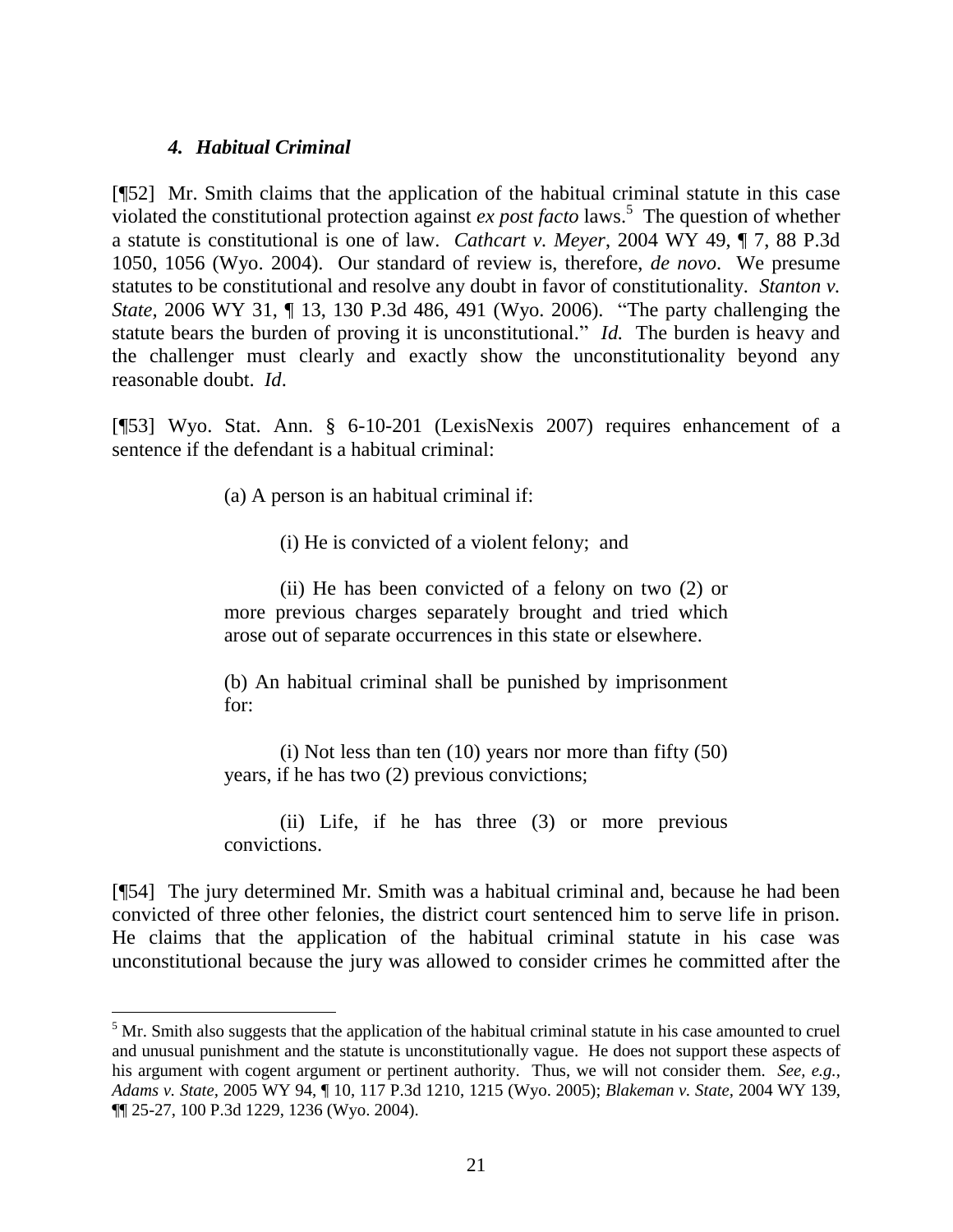instant offense. The evidence admitted during the habitual criminal phase of the trial established that Mr. Smith had been convicted:

- in 1983 for felony burglary committed in Natrona County in September 1982;
- in 1989 for felony first degree sexual assault committed in Natrona County in January 1989; and
- in 2006 for felony aggravated motor vehicle theft committed in Colorado in May 2006.

Obviously, two of the three crimes were committed, and the resulting convictions occurred, after Ms. Dively's murder in 1986.

[¶55] Wyo. Const. Art. 1, § 35 and United States Const. Art. 1, § 10 prohibit the passage of *ex post facto* laws. The United States Supreme Court has defined an *ex post facto* law as: "any statute . . . which makes more burdensome the punishment for a crime, after its commission, . . . is prohibited as *ex post facto*." *Dobbert v. Florida*, 432 U.S. 282, 292, 97 S.Ct. 2290, 53 L.Ed.2d 344 (1977), quoting *Beazell v. Ohio,* 269 U.S. 167, 169-70, 46 S.Ct. 68, 70 L.Ed. 246 (1925). *See also*, *In Interest of Jones,* 500 P.2d 690, 692 (Wyo. 1972) (stating "[t]he constitutional interdiction of *ex post facto* laws reaches out to every law which deprives the accused of any substantial right or immunity possessed by him at the time when he is said to have committed the offense charged.").

[¶56] This Court considered a classic *ex post facto* law in *Loomer v. State,* 768 P.2d 1042 (Wyo. 1989). Mr. Loomer was convicted of aggravated robbery and kidnapping for events that took place on March 21, 1987. *Id.* at 1044. The district court included a provision in Mr. Loomer's sentence requiring him to reimburse the county for the costs of his prosecution. *Id.* at 1048-49. The statute which allowed courts to tax costs in a criminal case did not go into effect until May 22, 1987. Because Mr. Loomer committed his crimes prior to the effective date of the statute allowing taxation of the costs of prosecution as punishment for a crime, we held that the assessment of such costs in his case violated the constitutional prohibition against *ex post facto* laws. *Id.* 

[¶57] Here, the habitual criminal statute, in its present form, was adopted by the legislature in 1983. Mr. Smith committed this crime in 1986. Thus, this case does not present as a classic *ex post facto* case. Instead, Mr. Smith's argument focuses more on the statutory language used in § 6-10-201, which states that a person is a habitual criminal if he has been "convicted of a violent felony" and "convicted of a felony on two (2) or more previous charges separately brought and tried which arose out of separate occurrences in this state or elsewhere." He argues that "previous charges" means felonies committed before the crime for which he was being tried. Mr. Smith phrases his argument as: "We maintain that 'previous' means previous to the date of the offense and not the conviction and if previous means prior to the date of conviction that such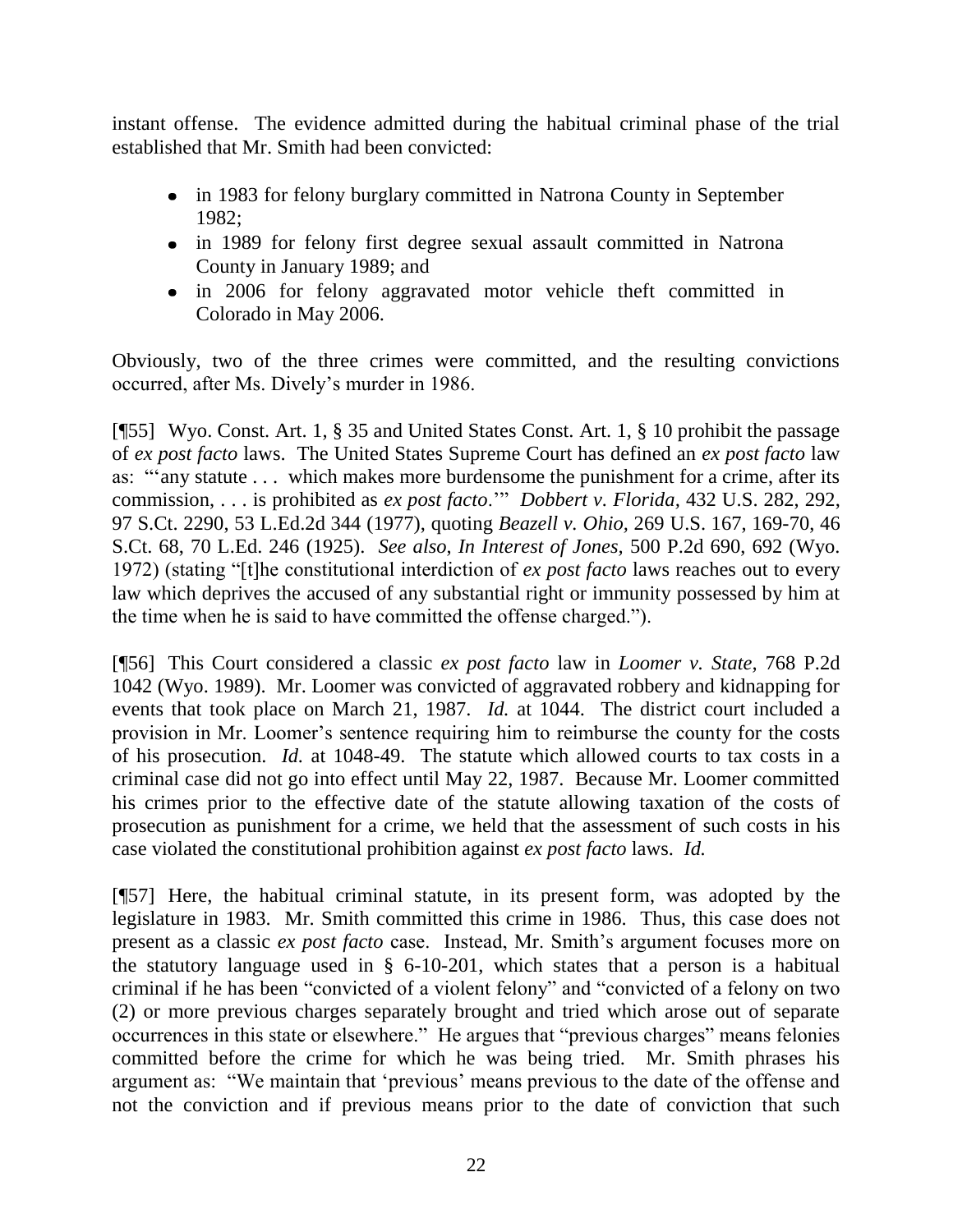punishment violates the *ex post facto* laws of the United States and the State of Wyoming."

[¶58] In *Green v. State, 784 P.2d 1360, 1365 (Wyo. 1989), we stated that "[t]he statute* does not require that a crime be previously committed, only that there be [a] previous conviction<sup>[]</sup>. Thus, in *Green* it was appropriate for the jury to consider, in a habitual criminal proceeding, a prior conviction even though the crime from which the conviction arose was committed after the offense on trial. *Id.* Our precedent clearly establishes that, under the language of § 6-10-201, the district court properly allowed consideration of Mr. Smith's prior convictions, despite the fact that two of those offenses were committed after he murdered Ms. Dively.

[¶59] In considering Mr. Smith's argument that this interpretation of the statute amounts to creation of an *ex post facto* law, we note that the habitual criminal statute does not create a separate offense, but is simply a sentence enhancement for the offense at issue. Many years ago, the United States Supreme Court explained that habitual criminal statutes provide enhanced penalties for defendants who repeatedly commit crimes. *See Gryger v. Burke,* 334 U.S. 728, 732, 68 S.Ct. 1256, 92 L.Ed. 1683 (1948). This Court offered a similar explanation in *Urbigkit,* 2003 WY 57, ¶ 56, 67 P.3d 1207, 1227 (Wyo. 2003):

> The intent behind Wyoming's habitual criminal statute is to provide enhanced punishment to an individual who has engaged in a pattern of violent criminal conduct. . . . ‗A habitual criminal statute does not punish a defendant for his previous offenses but for his persistence in crime, and it has been said that to be a habitual criminal involves a status rather than the commission of a separate offense.' *Evans* [*v. State*], 655 P.2d [1214,] 1220-21 [(Wyo.1982)] (quoting 39 Am.Jur.2d, *Habitual Criminals and Subsequent Offenders*, § 2, pp. 308-310 (1968)).

[¶60] Section 6-10-201 does not retroactively increase the punishment for conduct committed before its passage; it also does not retroactively increase the punishment for the previous convictions. Instead, the habitual criminal statute simply enhances the punishment for the offense currently before the court based upon the defendant's criminal record. The fact that the conduct which was prosecuted in the earlier convictions actually occurred after the conduct giving rise to the current offense does not change the operation of the habitual criminal statute to make it unconstitutionally retroactive. Indeed, if we were to decide otherwise, a defendant could avoid habitual criminal classification by effectively evading prosecution for a period of time. That is not the intent or purpose behind the constitutional prohibition against *ex post facto* laws. We conclude, therefore, that the application of the habitual criminal statute in this case was not unconstitutional.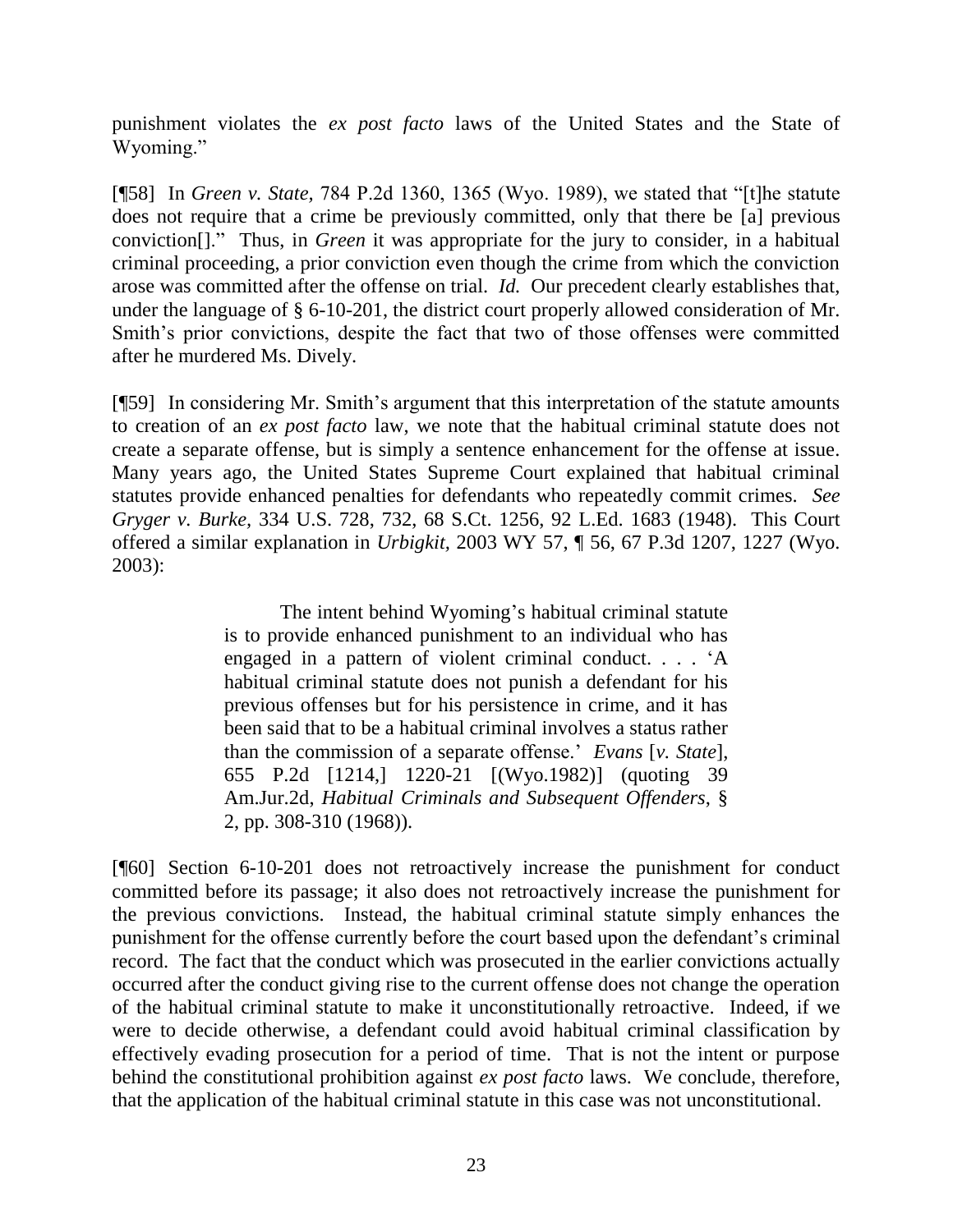#### *5. Change of Venue*

[¶61] Mr. Smith moved for a change of venue on the first day of trial based upon an article published in the Casper Star Tribune that morning. The article apparently referred to Mr. Smith's prior conviction for sexual assault. The district court had previously ruled in a pre-trial hearing that evidence of the conviction was not admissible, under W.R.E. 404(b), in the guilt phase of the trial. The judge was concerned that the information in the article, if it had been read by the venire, essentially undermined his liminal ruling that the State could not introduce evidence of the prior conviction. The district judge took the defense motion for a change of venue under advisement and the parties proceeded with *voir dire*.

[¶62] The judge ordered that each juror who had read or heard of a news account about the case be questioned individually outside the presence of the rest of the jury pool. The jurors were queried about what they recalled from the news account and whether they could remain impartial in light of the knowledge they had gained. The court ruled:

> Those who read today's story  $- I$  am only going to be concerned about the ones who recall or read the portion about his prior conviction; and I am convinced that the ones who said I looked at the story and was unable to recall the prior conviction either didn't recall it or didn't read it. It was in the end of the story; and I am convinced they are okay.

> I am going to excuse the three [who commented about the prior conviction].

> And I agree with you, [prosecutor], that this doesn't fit the statutory definition of grounds for excusal for cause; but I also believe strongly the court made a limine ruling; and to have them potentially say in the jury room, you know, the guy was convicted once before, voids that ruling in limine; and it really would need to --- We would need to let the defense deal with that ahead of time.

> This is going to avoid the problem, so I will excuse those three, and we will call someone to replace them, and we will go on from there.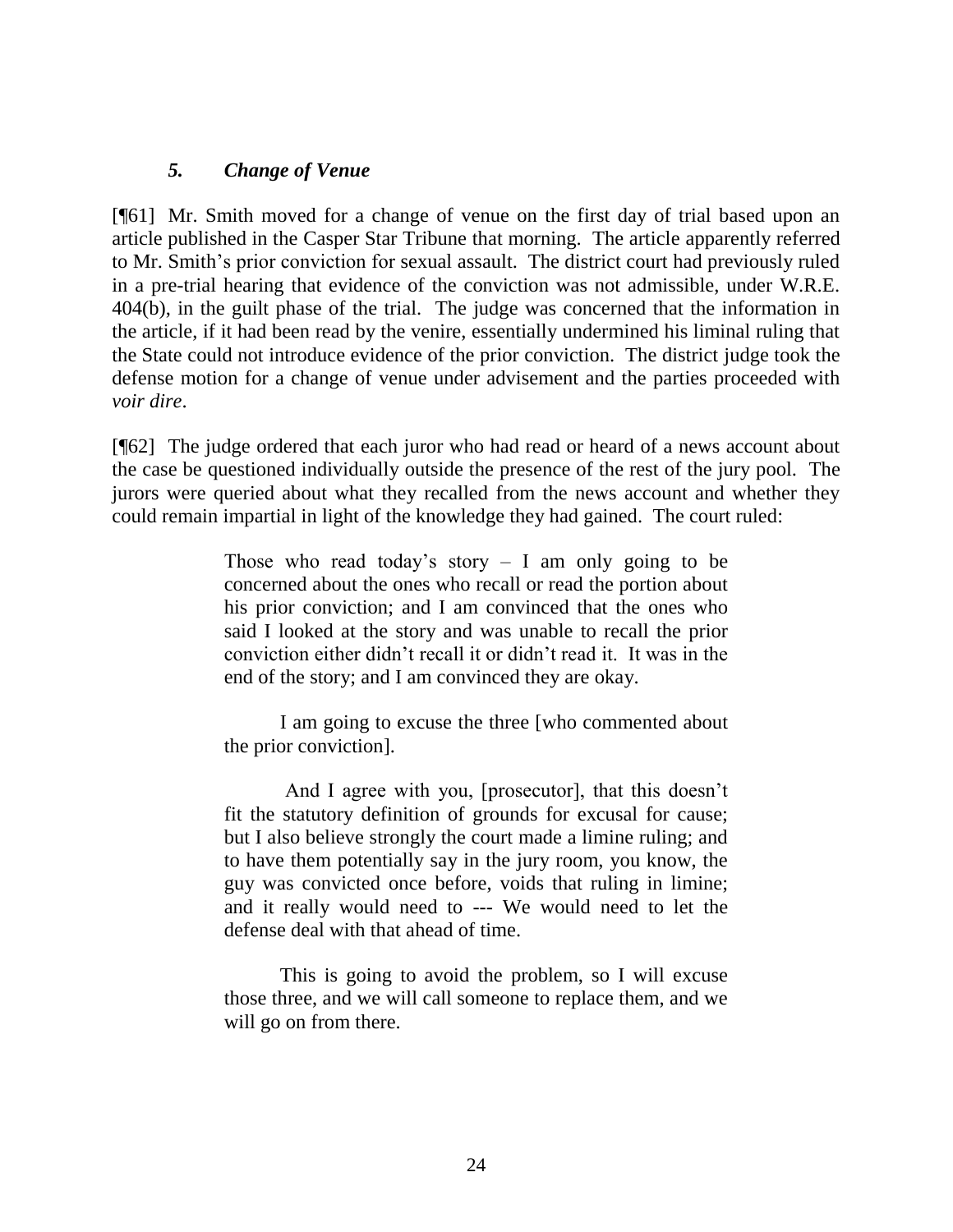[¶63] Although the parties do not direct us to a specific ruling in the record, the district court apparently denied the motion for a change of venue because a jury was seated and the trial proceeded. Mr. Smith claims the district court erred when it failed to grant his motion for a change of venue.

[¶64] We review the denial of a motion for change of venue using the abuse of discretion standard. *Urbigkit,* ¶ 26, 67 P.3d at 1220. We will not interfere with the trial court's decision unless the trial court acted in a manner exceeding the bounds of reason under the circumstances. *Nixon v. State*, 994 P.2d 324, 326-27 (Wyo.1999).

[¶65] A criminal defendant is entitled "to a speedy trial by an impartial jury of the county or district in which the offense is alleged to have been committed." Wyo. Const. Art. 1,  $\S$  10. Similarly, Wyo. Stat. Ann.  $\S$  1-7-102(a) states that "[e]very criminal case shall be tried in the county in which the indictment or offense charged is found, except as otherwise provided by law." See also W.R.Cr.P. 18.<sup>6</sup> However, there is a procedure for a change of venue when local prejudice prevents a defendant from receiving a fair trial. W.R.Cr.P. 21(a) states:

> (a) *Prejudice Within County*. – Upon timely motion of the defendant, the court shall transfer the proceeding as to that defendant to another county, but only if the court is satisfied that there exists within the county where the prosecution is pending so great a prejudice against the defendant that the defendant cannot obtain a fair and impartial trial in that county.

[¶66] This Court has adopted a two-part test to determine whether a change of venue should be granted on the basis of pre-trial publicity. First, we consider the nature and extent of the publicity. Secondly, we analyze the difficulty or ease encountered by the district court in selecting a jury "along with the amount of prejudice which actually appears during *voir dire* examination." *Urbigkit*,  $\P$  26-27, 67 P.3d at 1220, quoting *Sides v. State*, 963 P.2d 227, 231 (Wyo. 1998) which quoted *Murry v. State*, 713 P.2d 202, 208 (Wyo. 1986). The defendant usually has the responsibility of proving actual prejudice in order to obtain a change of venue. *Id.* at ¶ 26, 67 P.3d at 1220. We will only invoke a presumption of prejudice in extreme cases where the pre-trial publicity is "so

  $6$  W.R.Cr.P. 18 states:

Except as otherwise permitted by statute or by these rules, the prosecution shall take place in the county in which the offense is alleged to have been committed, or in the municipality whose ordinance is alleged to have been violated. The court shall fix the place of trial with due regard to the convenience of the defendant and the witnesses and the prompt administration of justice.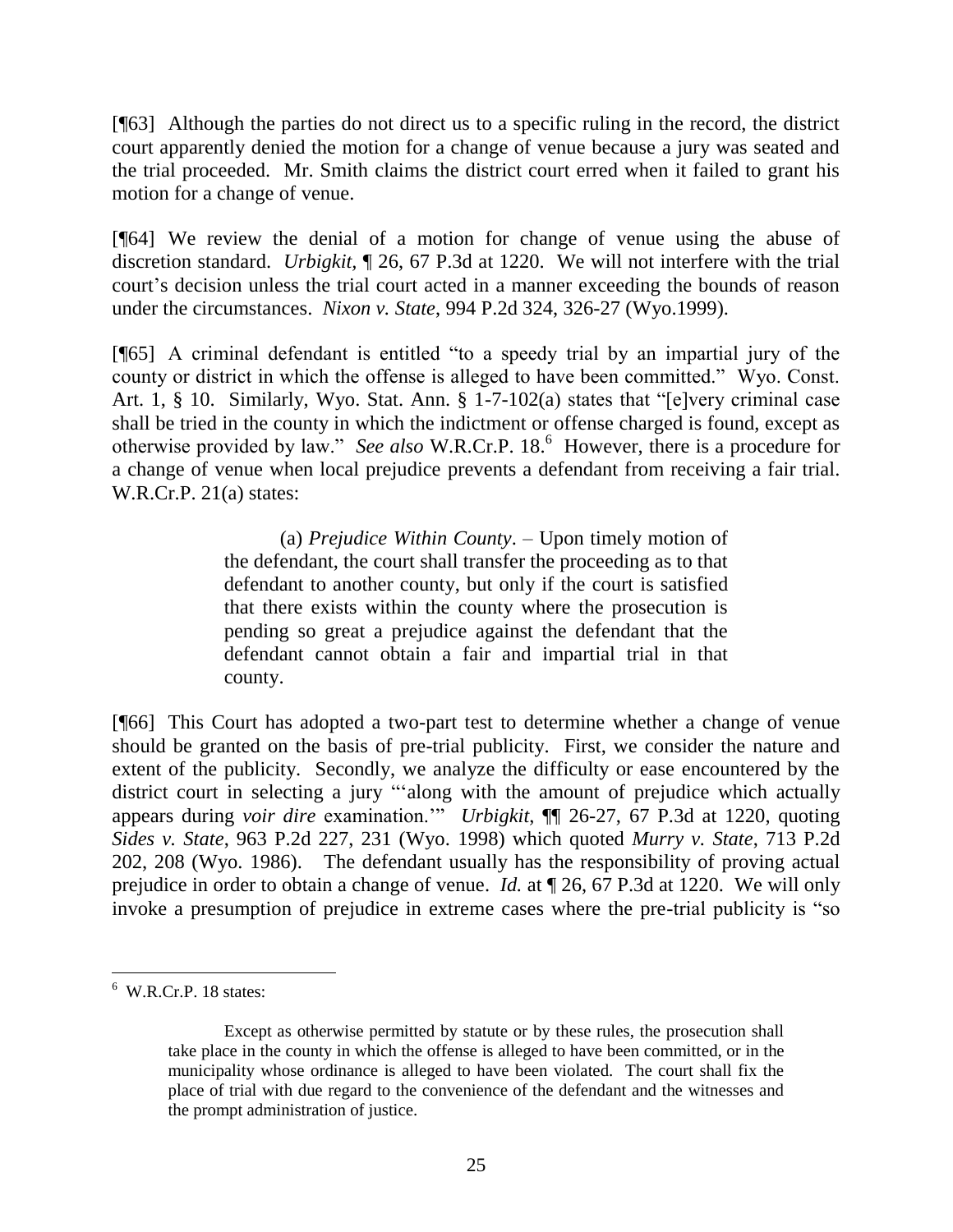inflammatory as practically to dictate the community's opinion." *Carothers v. State,* 2008 WY 58, ¶ 11, 185 P.3d 1, 8-9 (Wyo. 2008).

[¶67] Applying our two-part test for motions for a change of venue, we first consider the nature and extent of the publicity. In this case, there was apparently only one article in the Casper Star Tribune on the morning of the first day of trial. Thus, the publicity was not extensive. However, the nature of the information in the article, especially the reference to the excluded prior conviction, was troublesome and could have potentially tainted the jury panel.

[¶68] The second part of the test directs us to analyze the relative difficulty or ease encountered by the district court in selecting a jury, taking into account the amount of prejudice which actually appeared during *voir dire* examination. Here, there were several jurors who had read or heard about the article. Those jurors were questioned individually outside the presence of the other jurors. Some expressed concerns and/or prejudices arising from the information they had read. With regard to those who stated that they were aware of the prior conviction, the judge simply dismissed them.

[¶69] While the judge was correct in stating that the potential jurors' exposure to the information about Mr. Smith's prior conviction, alone, may not have technically fallen within the allowable causes for dismissal from the jury panel,<sup>7</sup> he felt that the danger of

 $\overline{a}$ 

(a) The following is good cause for challenge to any person called as a juror in a criminal case:

(i) That he was a member of the grand jury which found the indictment;

(ii) That he has formed or expressed an opinion as to the guilt or innocence of the accused, or is biased or prejudiced for or against the accused;

(iii) In a case in which the death penalty may be imposed, he states that his views on capital punishment would prevent or substantially impair performance of his duties as a juror in accordance with his oath or affirmation and the instructions of the court;

(iv) That he is a relation within the fifth degree to the person alleged to be injured, or attempted to be injured, by the offense charged or to the person on whose complaint the prosecution was instituted, or to the defendant;

(v) That he has served on a petit jury which was sworn in the same cause against the same defendant, and which jury either rendered a verdict which was set aside, or was discharged after hearing the evidence;

(vi) That he has served as a juror in a civil case brought against the defendant for the same act;

(vii) That he has been subpoenaed as a witness in the case.

(b) The same challenges for cause shall be allowed in criminal prosecutions that are allowed to parties in civil cases.

Section 7-11-105(b) refers to the challenges for cause in a civil case. Those bases for challenge are set out in Wyo. Stat. Ann. § 1-11-203:

<sup>&</sup>lt;sup>7</sup> Wyo. Stat. Ann. § 7-11-105 (LexisNexis 2007) states the grounds for dismissal of a potential juror for cause in criminal case: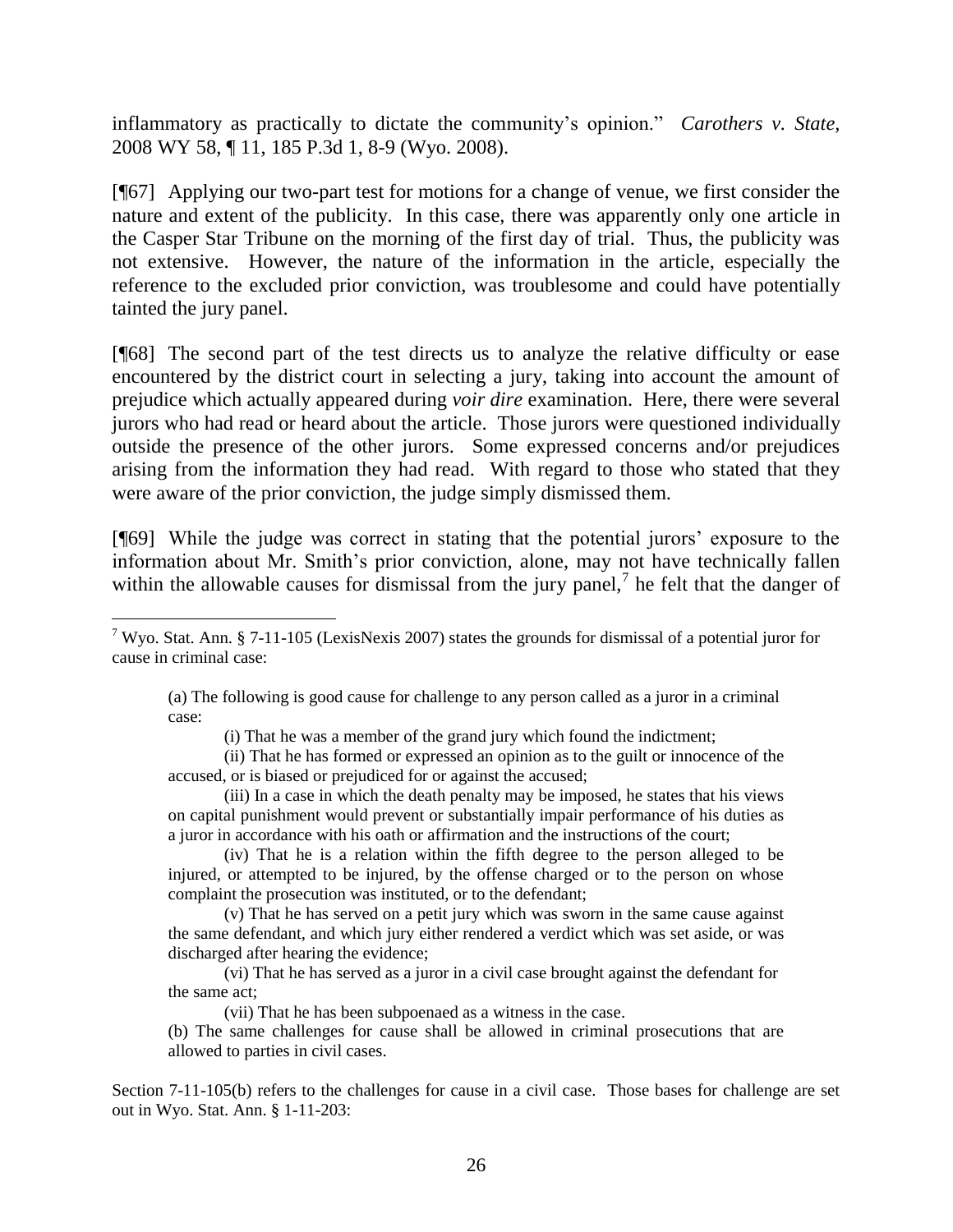tainting the jury was so great that dismissal was justified. The potential jurors who were aware of the article but did not specifically refer to the information about the prior conviction were simply questioned about whether they could put aside the information and decide the case based upon the evidence presented at trial.

[¶70] The record does not reflect that it took an especially long time to seat a jury. The entire *voir dire* process, including the individual questioning of the jurors who had read the article, took less than half a day. Additionally, the *voir dire* process did not result in excusing a great number of jurors because they were prejudiced by the coverage. Only three jurors were excused because they recalled the information in the article about Mr. Smith's prior conviction.<sup>8</sup> There is simply no indication in the record that it was especially difficult to seat a jury or that the jury panel, as a whole, was actually prejudiced by the limited publicity.

[¶71] The judge in this case obviously faced an awkward situation when the article placed his earlier liminal ruling in jeopardy. His response to the problem was thoughtful. By dismissing the potential jurors who recalled the information about the prior conviction, the district court arguably afforded Mr. Smith more protection than was required under the relevant statutes. Moreover, the jury was seated without any significant problems and the record does not demonstrate that the jury panel was actually prejudiced by the pretrial publicity. We conclude the judge carefully considered the circumstances and crafted an appropriate response to the publicity thereby minimizing

(a) Challenges for cause may be taken on one (1) or more of the following grounds:

(i) A lack of any of the qualifications prescribed by statute which render a person competent as a juror;

(ii) Relationship by consanguinity or affinity within the third degree to either party;

(iii) Standing in the relation of debtor or creditor, guardian or ward, master or servant, or principal or agent to either party, or being a partner united in business with either party, or being security on any bond or obligation for either party;

(iv) Having served as a juror or a witness in a previous trial between the same parties for the same cause of action, or being then a witness therein;

(v) Interest on the part of the juror in the event or question involved in the action, but not an interest of the juror as a member or citizen of a municipal corporation;

(vi) Having formed or expressed an unqualified opinion or belief as to the merits or the main question of the action. The reading of newspaper accounts of the subject matter before the court shall not disqualify the juror either for bias or opinion;

(vii) The existence of a state of mind in the juror evincing enmity or bias for either party.

<sup>&</sup>lt;sup>8</sup> A couple other jurors were excused for reasons which are not completely clear in the record. One juror, who was dismissed during the *voir dire* process because of a previous experience with violent crime, also indicated that he did not believe he could set aside his preconceived opinion which he said was "due to the Casper Star Tribune." (Vol. I, pp. 27-28, 33-36).